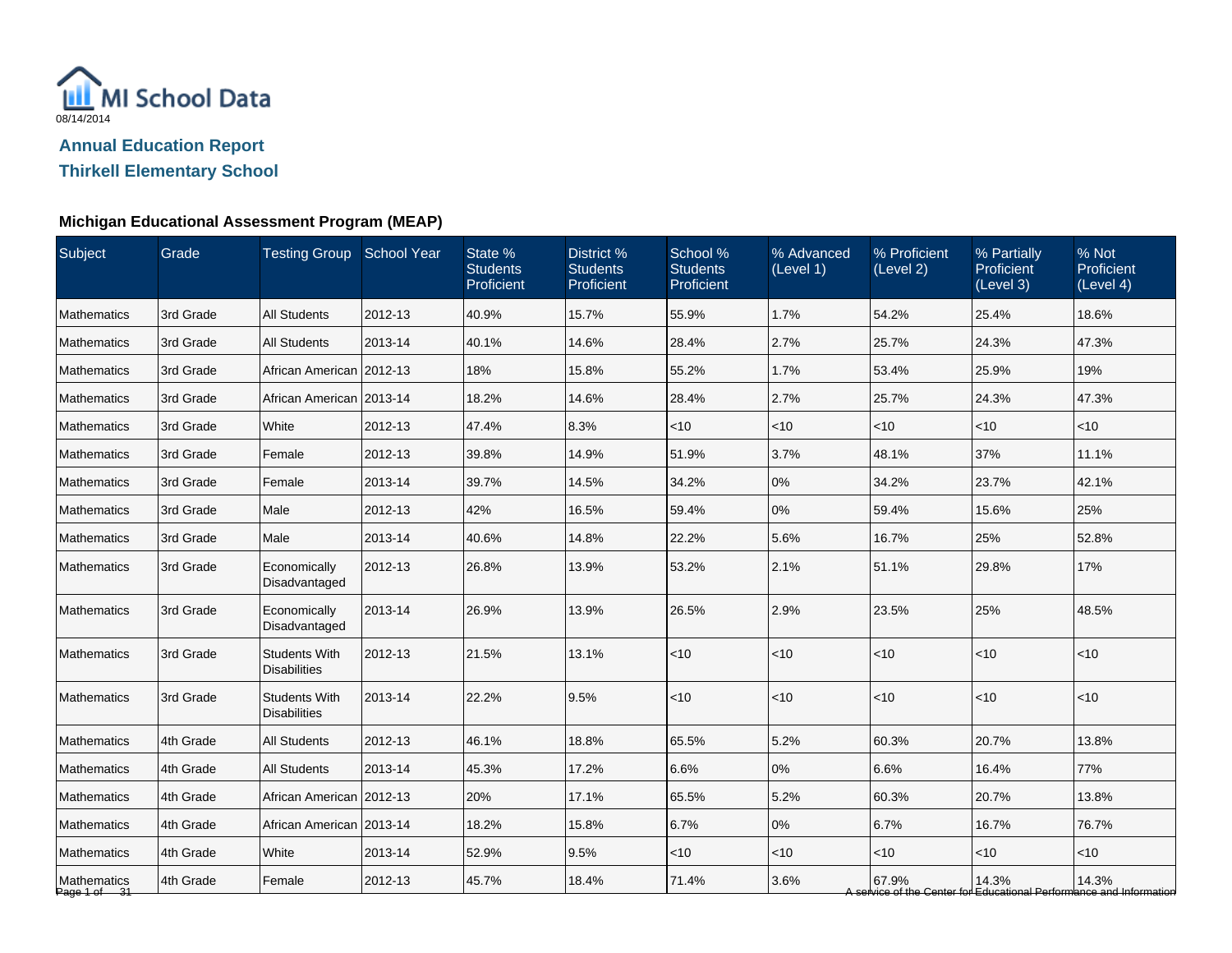

**Thirkell Elementary School**

#### **Michigan Educational Assessment Program (MEAP)**

| Subject            | Grade     | Testing Group School Year                   |         | State %<br><b>Students</b><br>Proficient | District %<br><b>Students</b><br>Proficient | School %<br><b>Students</b><br>Proficient | % Advanced<br>(Level 1) | % Proficient<br>(Level 2) | % Partially<br>Proficient<br>(Level 3) | % Not<br>Proficient<br>(Level 4) |
|--------------------|-----------|---------------------------------------------|---------|------------------------------------------|---------------------------------------------|-------------------------------------------|-------------------------|---------------------------|----------------------------------------|----------------------------------|
| <b>Mathematics</b> | 4th Grade | Female                                      | 2013-14 | 43.4%                                    | 16.5%                                       | 12%                                       | 0%                      | 12%                       | 20%                                    | 68%                              |
| <b>Mathematics</b> | 4th Grade | Male                                        | 2012-13 | 46.4%                                    | 19.2%                                       | 60%                                       | 6.7%                    | 53.3%                     | 26.7%                                  | 13.3%                            |
| Mathematics        | 4th Grade | Male                                        | 2013-14 | 47.2%                                    | 18%                                         | 2.8%                                      | 0%                      | 2.8%                      | 13.9%                                  | 83.3%                            |
| <b>Mathematics</b> | 4th Grade | Economically<br>Disadvantaged               | 2012-13 | 31.1%                                    | 17.4%                                       | 64.7%                                     | 3.9%                    | 60.8%                     | 23.5%                                  | 11.8%                            |
| Mathematics        | 4th Grade | Economically<br>Disadvantaged               | 2013-14 | 29.5%                                    | 16.7%                                       | 7.3%                                      | 0%                      | 7.3%                      | 16.4%                                  | 76.4%                            |
| Mathematics        | 4th Grade | <b>Students With</b><br><b>Disabilities</b> | 2012-13 | 23%                                      | 7%                                          | < 10                                      | < 10                    | $ $ < 10                  | < 10                                   | < 10                             |
| Mathematics        | 4th Grade | <b>Students With</b><br><b>Disabilities</b> | 2013-14 | 23.2%                                    | 10.6%                                       | $<10$                                     | < 10                    | $<$ 10                    | $<$ 10                                 | < 10                             |
| Mathematics        | 5th Grade | <b>All Students</b>                         | 2012-13 | 45.7%                                    | 17%                                         | 84.2%                                     | 14%                     | 70.2%                     | 10.5%                                  | 5.3%                             |
| Mathematics        | 5th Grade | <b>All Students</b>                         | 2013-14 | 45.2%                                    | 15.4%                                       | 30.3%                                     | 0%                      | 30.3%                     | 33.3%                                  | 36.4%                            |
| Mathematics        | 5th Grade | African American 2012-13                    |         | 20.5%                                    | 15.4%                                       | 84.2%                                     | 14%                     | 70.2%                     | 10.5%                                  | 5.3%                             |
| Mathematics        | 5th Grade | African American 2013-14                    |         | 20%                                      | 15.3%                                       | 30.3%                                     | 0%                      | 30.3%                     | 33.3%                                  | 36.4%                            |
| Mathematics        | 5th Grade | Female                                      | 2012-13 | 43.9%                                    | 15.7%                                       | 68.4%                                     | 15.8%                   | 52.6%                     | 26.3%                                  | 5.3%                             |
| Mathematics        | 5th Grade | Female                                      | 2013-14 | 44.7%                                    | 14.4%                                       | 21.4%                                     | 0%                      | 21.4%                     | 46.4%                                  | 32.1%                            |
| Mathematics        | 5th Grade | Male                                        | 2012-13 | 47.5%                                    | 18.4%                                       | 92.1%                                     | 13.2%                   | 78.9%                     | 2.6%                                   | 5.3%                             |
| Mathematics        | 5th Grade | Male                                        | 2013-14 | 45.7%                                    | 16.5%                                       | 36.8%                                     | 0%                      | 36.8%                     | 23.7%                                  | 39.5%                            |
| Mathematics        | 5th Grade | Economically<br>Disadvantaged               | 2012-13 | 30.3%                                    | 15.7%                                       | 84.3%                                     | 13.7%                   | 70.6%                     | 11.8%                                  | 3.9%                             |
| Mathematics        | 5th Grade | Economically<br>Disadvantaged               | 2013-14 | 29.5%                                    | 13.6%                                       | 27.9%                                     | 0%                      | 27.9%                     | 32.8%                                  | 39.3%                            |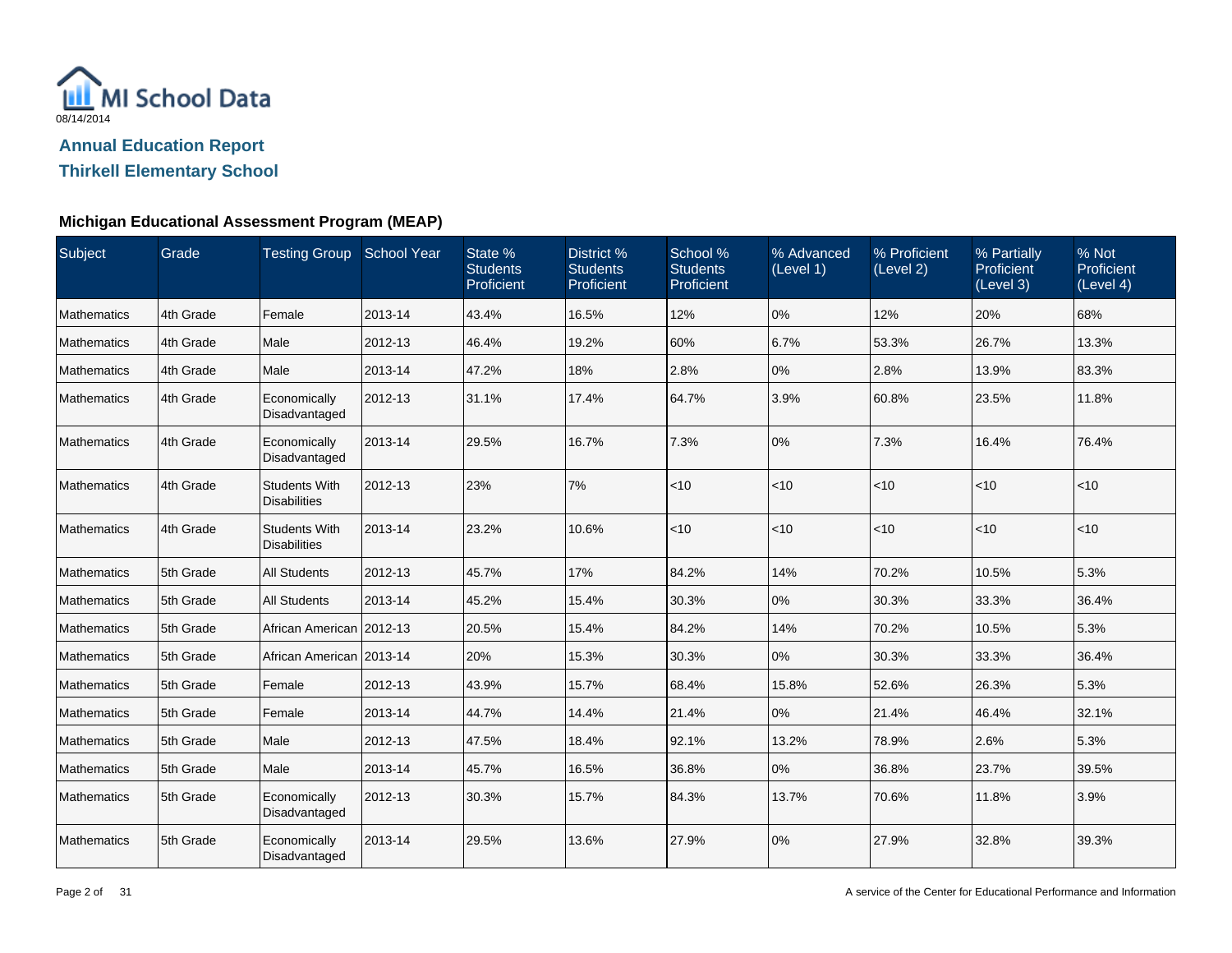

**Thirkell Elementary School**

#### **Michigan Educational Assessment Program (MEAP)**

| Subject            | Grade     | Testing Group School Year                   |         | State %<br><b>Students</b><br>Proficient | District %<br><b>Students</b><br>Proficient | School %<br><b>Students</b><br>Proficient | % Advanced<br>(Level 1) | % Proficient<br>(Level 2) | % Partially<br>Proficient<br>(Level 3) | % Not<br>Proficient<br>(Level 4) |
|--------------------|-----------|---------------------------------------------|---------|------------------------------------------|---------------------------------------------|-------------------------------------------|-------------------------|---------------------------|----------------------------------------|----------------------------------|
| Mathematics        | 5th Grade | <b>Students With</b><br><b>Disabilities</b> | 2012-13 | 19.9%                                    | 10.2%                                       | $<10$                                     | $<$ 10                  | < 10                      | < 10                                   | $<$ 10                           |
| Mathematics        | 5th Grade | <b>Students With</b><br><b>Disabilities</b> | 2013-14 | 20%                                      | 5.1%                                        | 9.1%                                      | 0%                      | 9.1%                      | 18.2%                                  | 72.7%                            |
| Mathematics        | 6th Grade | <b>All Students</b>                         | 2013-14 | 41.5%                                    | 14.8%                                       | 27.8%                                     | 0%                      | 27.8%                     | 13%                                    | 59.3%                            |
| <b>Mathematics</b> | 6th Grade | African American 2013-14                    |         | 17.6%                                    | 13.7%                                       | 27.8%                                     | 0%                      | 27.8%                     | 13%                                    | 59.3%                            |
| Mathematics        | 6th Grade | Female                                      | 2013-14 | 40.9%                                    | 15.2%                                       | 36.8%                                     | 0%                      | 36.8%                     | 5.3%                                   | 57.9%                            |
| Mathematics        | 6th Grade | Male                                        | 2013-14 | 42%                                      | 14.4%                                       | 22.9%                                     | 0%                      | 22.9%                     | 17.1%                                  | 60%                              |
| Mathematics        | 6th Grade | Economically<br>Disadvantaged               | 2013-14 | 25.9%                                    | 13.5%                                       | 26%                                       | 0%                      | 26%                       | 14%                                    | 60%                              |
| <b>Mathematics</b> | 6th Grade | <b>Students With</b><br><b>Disabilities</b> | 2013-14 | 14.3%                                    | 8.4%                                        | $<$ 10                                    | < 10                    | $<$ 10                    | $<$ 10                                 | $<$ 10                           |
| Reading            | 3rd Grade | <b>All Students</b>                         | 2012-13 | 66.5%                                    | 42.7%                                       | 86.4%                                     | 13.6%                   | 72.9%                     | 8.5%                                   | 5.1%                             |
| Reading            | 3rd Grade | <b>All Students</b>                         | 2013-14 | 61.3%                                    | 35.3%                                       | 56.2%                                     | 5.5%                    | 50.7%                     | 32.9%                                  | 11%                              |
| Reading            | 3rd Grade | African American 2012-13                    |         | 44.8%                                    | 43.2%                                       | 86.2%                                     | 13.8%                   | 72.4%                     | 8.6%                                   | 5.2%                             |
| Reading            | 3rd Grade | African American 2013-14                    |         | 37.3%                                    | 36.2%                                       | 56.2%                                     | 5.5%                    | 50.7%                     | 32.9%                                  | 11%                              |
| Reading            | 3rd Grade | White                                       | 2012-13 | 73%                                      | 41%                                         | $<$ 10                                    | $<$ 10                  | $<$ 10                    | < 10                                   | $<$ 10                           |
| Reading            | 3rd Grade | Female                                      | 2012-13 | 70.2%                                    | 45.7%                                       | 92.6%                                     | 22.2%                   | 70.4%                     | 3.7%                                   | 3.7%                             |
| Reading            | 3rd Grade | Female                                      | 2013-14 | 64.1%                                    | 37%                                         | 64.9%                                     | 8.1%                    | 56.8%                     | 29.7%                                  | 5.4%                             |
| Reading            | 3rd Grade | Male                                        | 2012-13 | 63%                                      | 39.7%                                       | 81.3%                                     | 6.3%                    | 75%                       | 12.5%                                  | 6.3%                             |
| Reading            | 3rd Grade | Male                                        | 2013-14 | 58.6%                                    | 33.8%                                       | 47.2%                                     | 2.8%                    | 44.4%                     | 36.1%                                  | 16.7%                            |
| Reading            | 3rd Grade | Economically<br>Disadvantaged               | 2012-13 | 53.8%                                    | 40.5%                                       | 87.2%                                     | 14.9%                   | 72.3%                     | 8.5%                                   | 4.3%                             |

A service of the Center for Educational Performance and Information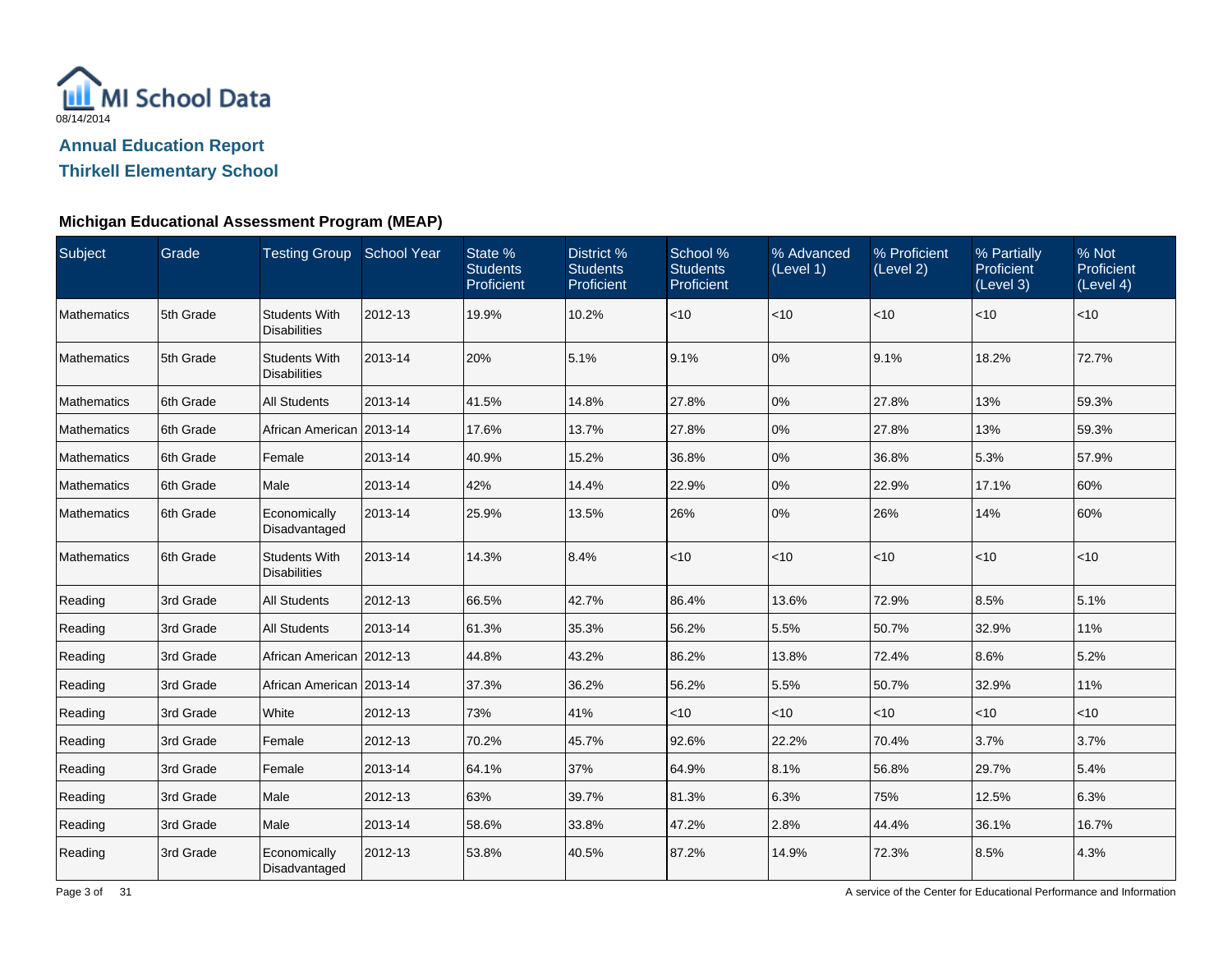

**Thirkell Elementary School**

#### **Michigan Educational Assessment Program (MEAP)**

| Subject | Grade     | Testing Group School Year                   |         | State %<br><b>Students</b><br>Proficient | District %<br><b>Students</b><br>Proficient | School %<br><b>Students</b><br>Proficient | % Advanced<br>(Level 1) | % Proficient<br>(Level 2) | % Partially<br><b>Proficient</b><br>(Level 3) | % Not<br>Proficient<br>(Level 4) |
|---------|-----------|---------------------------------------------|---------|------------------------------------------|---------------------------------------------|-------------------------------------------|-------------------------|---------------------------|-----------------------------------------------|----------------------------------|
| Reading | 3rd Grade | Economically<br>Disadvantaged               | 2013-14 | 47.9%                                    | 34.4%                                       | 54.4%                                     | 4.4%                    | 50%                       | 33.8%                                         | 11.8%                            |
| Reading | 3rd Grade | <b>Students With</b><br><b>Disabilities</b> | 2012-13 | 37.9%                                    | 31.2%                                       | <10                                       | $<$ 10                  | $<$ 10                    | < 10                                          | $<$ 10                           |
| Reading | 3rd Grade | <b>Students With</b><br><b>Disabilities</b> | 2013-14 | 35.1%                                    | 21%                                         | <10                                       | $<$ 10                  | $<$ 10                    | $<$ 10                                        | $<$ 10                           |
| Reading | 4th Grade | <b>All Students</b>                         | 2012-13 | 68.1%                                    | 40.7%                                       | 83.1%                                     | 8.5%                    | 74.6%                     | 13.6%                                         | 3.4%                             |
| Reading | 4th Grade | <b>All Students</b>                         | 2013-14 | 70%                                      | 42.6%                                       | 68.3%                                     | 0%                      | 68.3%                     | 18.3%                                         | 13.3%                            |
| Reading | 4th Grade | African American   2012-13                  |         | 43%                                      | 39.6%                                       | 83.1%                                     | 8.5%                    | 74.6%                     | 13.6%                                         | 3.4%                             |
| Reading | 4th Grade | African American   2013-14                  |         | 47.6%                                    | 41.8%                                       | 69.5%                                     | 0%                      | 69.5%                     | 18.6%                                         | 11.9%                            |
| Reading | 4th Grade | White                                       | 2013-14 | 76.5%                                    | 41.3%                                       | $<$ 10                                    | <10                     | <10                       | $<$ 10                                        | $<$ 10                           |
| Reading | 4th Grade | Female                                      | 2012-13 | 71.1%                                    | 43.7%                                       | 89.7%                                     | 13.8%                   | 75.9%                     | 6.9%                                          | 3.4%                             |
| Reading | 4th Grade | Female                                      | 2013-14 | 73%                                      | 46.6%                                       | 79.2%                                     | 0%                      | 79.2%                     | 20.8%                                         | 0%                               |
| Reading | 4th Grade | Male                                        | 2012-13 | 65.1%                                    | 37.7%                                       | 76.7%                                     | 3.3%                    | 73.3%                     | 20%                                           | 3.3%                             |
| Reading | 4th Grade | Male                                        | 2013-14 | 67%                                      | 38.7%                                       | 61.1%                                     | 0%                      | 61.1%                     | 16.7%                                         | 22.2%                            |
| Reading | 4th Grade | Economically<br>Disadvantaged               | 2012-13 | 55.1%                                    | 38.7%                                       | 82.7%                                     | 7.7%                    | 75%                       | 13.5%                                         | 3.8%                             |
| Reading | 4th Grade | Economically<br>Disadvantaged               | 2013-14 | 57.3%                                    | 40.9%                                       | 66.7%                                     | 0%                      | 66.7%                     | 18.5%                                         | 14.8%                            |
| Reading | 4th Grade | <b>Students With</b><br><b>Disabilities</b> | 2012-13 | 38.3%                                    | 22.1%                                       | $<10$                                     | <10                     | $<$ 10                    | < 10                                          | $<$ 10                           |
| Reading | 4th Grade | <b>Students With</b><br><b>Disabilities</b> | 2013-14 | 41.6%                                    | 24.1%                                       | < 10                                      | <10                     | $<$ 10                    | < 10                                          | < 10                             |
| Reading | 5th Grade | <b>All Students</b>                         | 2012-13 | 70.4%                                    | 44.5%                                       | 83.9%                                     | 12.5%                   | 71.4%                     | 10.7%                                         | 5.4%                             |

A service of the Center for Educational Performance and Information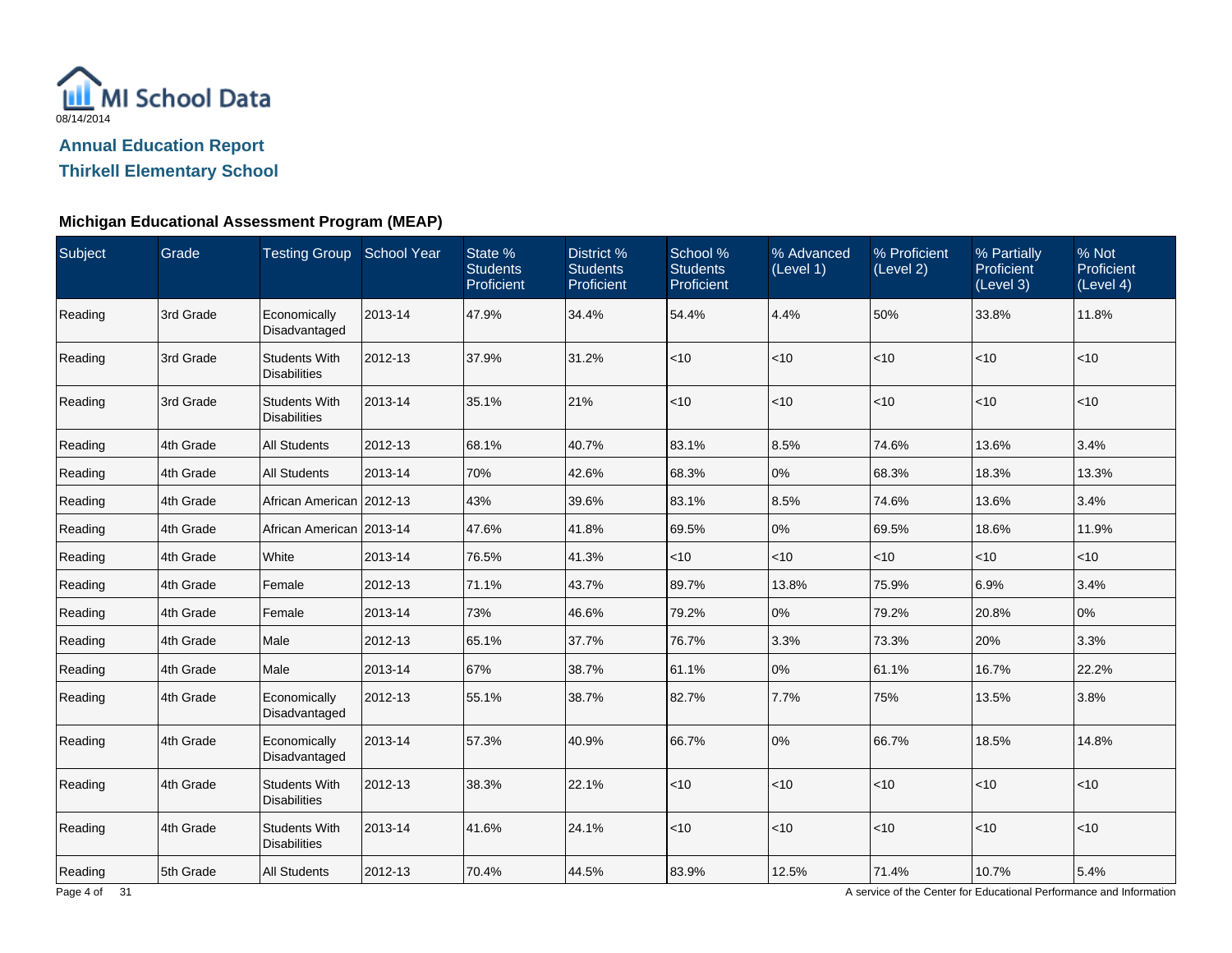

**Thirkell Elementary School**

### **Michigan Educational Assessment Program (MEAP)**

| Subject                    | Grade     | Testing Group School Year                   |         | State %<br><b>Students</b><br>Proficient | District %<br><b>Students</b><br>Proficient | School %<br><b>Students</b><br>Proficient | % Advanced<br>(Level 1) | % Proficient<br>(Level 2) | % Partially<br>Proficient<br>(Level 3) | % Not<br>Proficient<br>(Level 4)                                             |
|----------------------------|-----------|---------------------------------------------|---------|------------------------------------------|---------------------------------------------|-------------------------------------------|-------------------------|---------------------------|----------------------------------------|------------------------------------------------------------------------------|
| Reading                    | 5th Grade | <b>All Students</b>                         | 2013-14 | 71.7%                                    | 43.6%                                       | 53%                                       | 6.1%                    | 47%                       | 30.3%                                  | 16.7%                                                                        |
| Reading                    | 5th Grade | African American 2012-13                    |         | 47.8%                                    | 44.3%                                       | 83.9%                                     | 12.5%                   | 71.4%                     | 10.7%                                  | 5.4%                                                                         |
| Reading                    | 5th Grade | African American   2013-14                  |         | 48.7%                                    | 43%                                         | 53%                                       | 6.1%                    | 47%                       | 30.3%                                  | 16.7%                                                                        |
| Reading                    | 5th Grade | Female                                      | 2012-13 | 74.1%                                    | 48.2%                                       | 84.2%                                     | 15.8%                   | 68.4%                     | 15.8%                                  | $0\%$                                                                        |
| Reading                    | 5th Grade | Female                                      | 2013-14 | 74.2%                                    | 46.1%                                       | 57.1%                                     | 10.7%                   | 46.4%                     | 35.7%                                  | 7.1%                                                                         |
| Reading                    | 5th Grade | Male                                        | 2012-13 | 66.8%                                    | 40.8%                                       | 83.8%                                     | 10.8%                   | 73%                       | 8.1%                                   | 8.1%                                                                         |
| Reading                    | 5th Grade | Male                                        | 2013-14 | 69.2%                                    | 41%                                         | 50%                                       | 2.6%                    | 47.4%                     | 26.3%                                  | 23.7%                                                                        |
| Reading                    | 5th Grade | Economically<br>Disadvantaged               | 2012-13 | 57.9%                                    | 42.6%                                       | 84%                                       | 8%                      | 76%                       | 10%                                    | 6%                                                                           |
| Reading                    | 5th Grade | Economically<br>Disadvantaged               | 2013-14 | 59.4%                                    | 41.1%                                       | 50.8%                                     | 4.9%                    | 45.9%                     | 32.8%                                  | 16.4%                                                                        |
| Reading                    | 5th Grade | <b>Students With</b><br><b>Disabilities</b> | 2012-13 | 36.6%                                    | 19.9%                                       | < 10                                      | < 10                    | $<$ 10                    | $<$ 10                                 | $<$ 10                                                                       |
| Reading                    | 5th Grade | <b>Students With</b><br><b>Disabilities</b> | 2013-14 | 41.1%                                    | 24%                                         | 0%                                        | 0%                      | 0%                        | 54.5%                                  | 45.5%                                                                        |
| Reading                    | 6th Grade | <b>All Students</b>                         | 2013-14 | 71.5%                                    | 44.9%                                       | 64.8%                                     | 14.8%                   | 50%                       | 27.8%                                  | 7.4%                                                                         |
| Reading                    | 6th Grade | African American   2013-14                  |         | 50%                                      | 44.1%                                       | 64.8%                                     | 14.8%                   | 50%                       | 27.8%                                  | 7.4%                                                                         |
| Reading                    | 6th Grade | Female                                      | 2013-14 | 74.7%                                    | 48.9%                                       | 57.9%                                     | 15.8%                   | 42.1%                     | 31.6%                                  | 10.5%                                                                        |
| Reading                    | 6th Grade | Male                                        | 2013-14 | 68.4%                                    | 40.8%                                       | 68.6%                                     | 14.3%                   | 54.3%                     | 25.7%                                  | 5.7%                                                                         |
| Reading                    | 6th Grade | Economically<br>Disadvantaged               | 2013-14 | 59.2%                                    | 42.9%                                       | 66%                                       | 12%                     | 54%                       | 28%                                    | 6%                                                                           |
| Reading                    | 6th Grade | <b>Students With</b><br><b>Disabilities</b> | 2013-14 | 33.6%                                    | 18%                                         | < 10                                      | < 10                    | $<$ 10                    | < 10                                   | < 10                                                                         |
| Science<br>Page 5 of<br>31 | 5th Grade | <b>All Students</b>                         | 2012-13 | 13.1%                                    | 2.3%                                        | 30.9%                                     | 7.3%                    |                           |                                        | 23.6%<br>A service of the Center for Educational Performance and Information |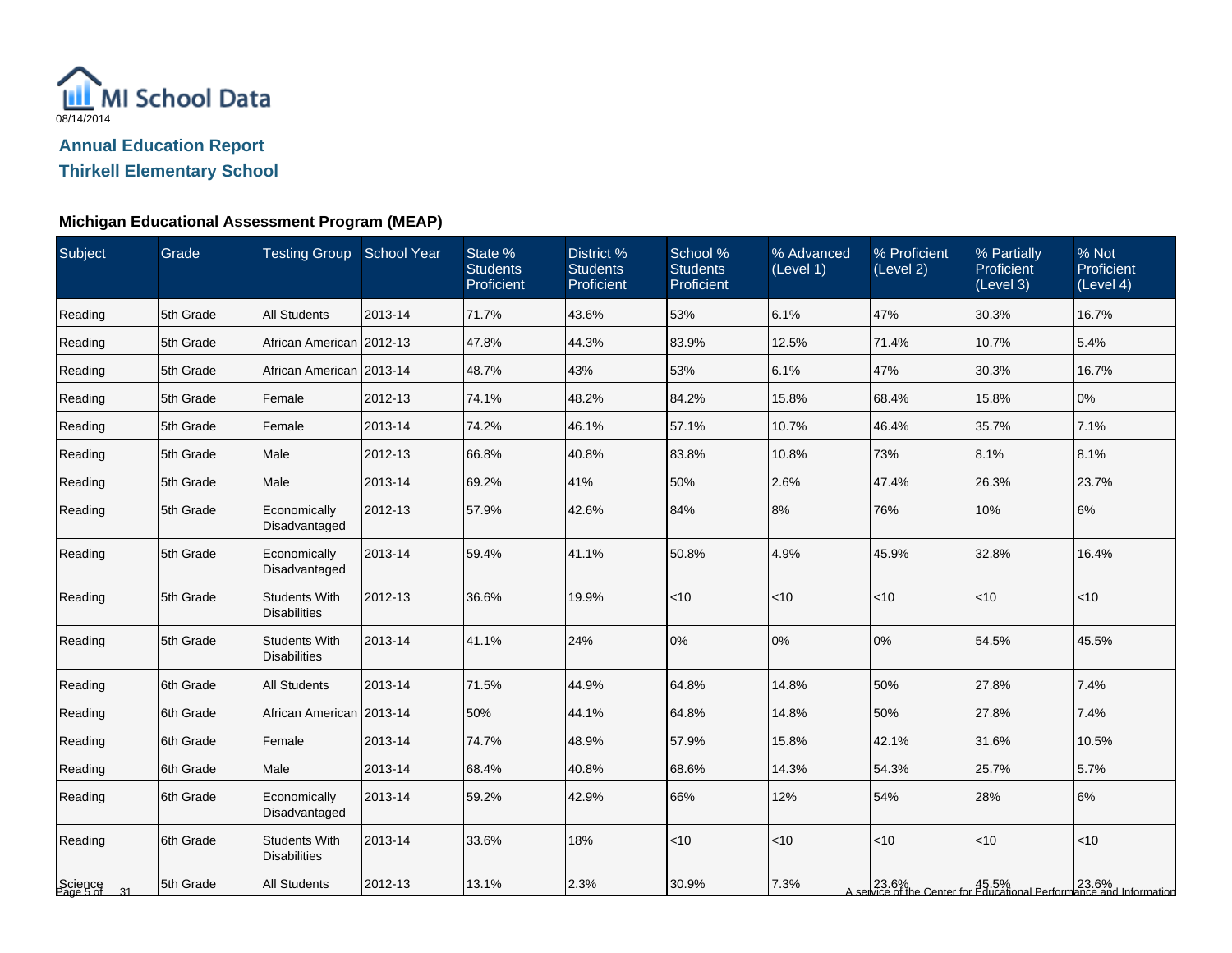

**Thirkell Elementary School**

#### **Michigan Educational Assessment Program (MEAP)**

| <b>Subject</b> | Grade     | Testing Group School Year                   |         | State %<br><b>Students</b><br>Proficient | District %<br><b>Students</b><br>Proficient | School %<br><b>Students</b><br>Proficient | % Advanced<br>(Level 1) | % Proficient<br>(Level 2) | % Partially<br>Proficient<br>(Level 3) | % Not<br>Proficient<br>(Level 4) |
|----------------|-----------|---------------------------------------------|---------|------------------------------------------|---------------------------------------------|-------------------------------------------|-------------------------|---------------------------|----------------------------------------|----------------------------------|
| Science        | 5th Grade | <b>All Students</b>                         | 2013-14 | 16.8%                                    | 2.9%                                        | 11.9%                                     | 6%                      | 6%                        | 40.3%                                  | 47.8%                            |
| Science        | 5th Grade | African American 2012-13                    |         | 2.6%                                     | 2.4%                                        | 30.9%                                     | 7.3%                    | 23.6%                     | 45.5%                                  | 23.6%                            |
| Science        | 5th Grade | African American 2013-14                    |         | 3.3%                                     | 2.9%                                        | 11.9%                                     | 6%                      | 6%                        | 40.3%                                  | 47.8%                            |
| Science        | 5th Grade | Female                                      | 2012-13 | 11.6%                                    | 1.7%                                        | 26.3%                                     | 0%                      | 26.3%                     | 47.4%                                  | 26.3%                            |
| Science        | 5th Grade | Female                                      | 2013-14 | 15.9%                                    | 2.9%                                        | 14.3%                                     | 7.1%                    | 7.1%                      | 50%                                    | 35.7%                            |
| Science        | 5th Grade | Male                                        | 2012-13 | 14.5%                                    | 2.8%                                        | 33.3%                                     | 11.1%                   | 22.2%                     | 44.4%                                  | 22.2%                            |
| Science        | 5th Grade | Male                                        | 2013-14 | 17.7%                                    | 2.9%                                        | 10.3%                                     | 15.1%                   | 5.1%                      | 33.3%                                  | 56.4%                            |
| Science        | 5th Grade | Economically<br>Disadvantaged               | 2012-13 | 5.8%                                     | 1.9%                                        | 28.6%                                     | 6.1%                    | 22.4%                     | 46.9%                                  | 24.5%                            |
| Science        | 5th Grade | Economically<br>Disadvantaged               | 2013-14 | 8%                                       | 2.4%                                        | 9.7%                                      | 4.8%                    | 4.8%                      | 41.9%                                  | 48.4%                            |
| Science        | 5th Grade | <b>Students With</b><br><b>Disabilities</b> | 2012-13 | 4.1%                                     | 1.5%                                        | l<10                                      | $\leq 10$               | $<$ 10                    | $ $ < 10                               | $<$ 10                           |
| Science        | 5th Grade | <b>Students With</b><br><b>Disabilities</b> | 2013-14 | 5.6%                                     | 2.4%                                        | 0%                                        | 0%                      | 0%                        | 8.3%                                   | 91.7%                            |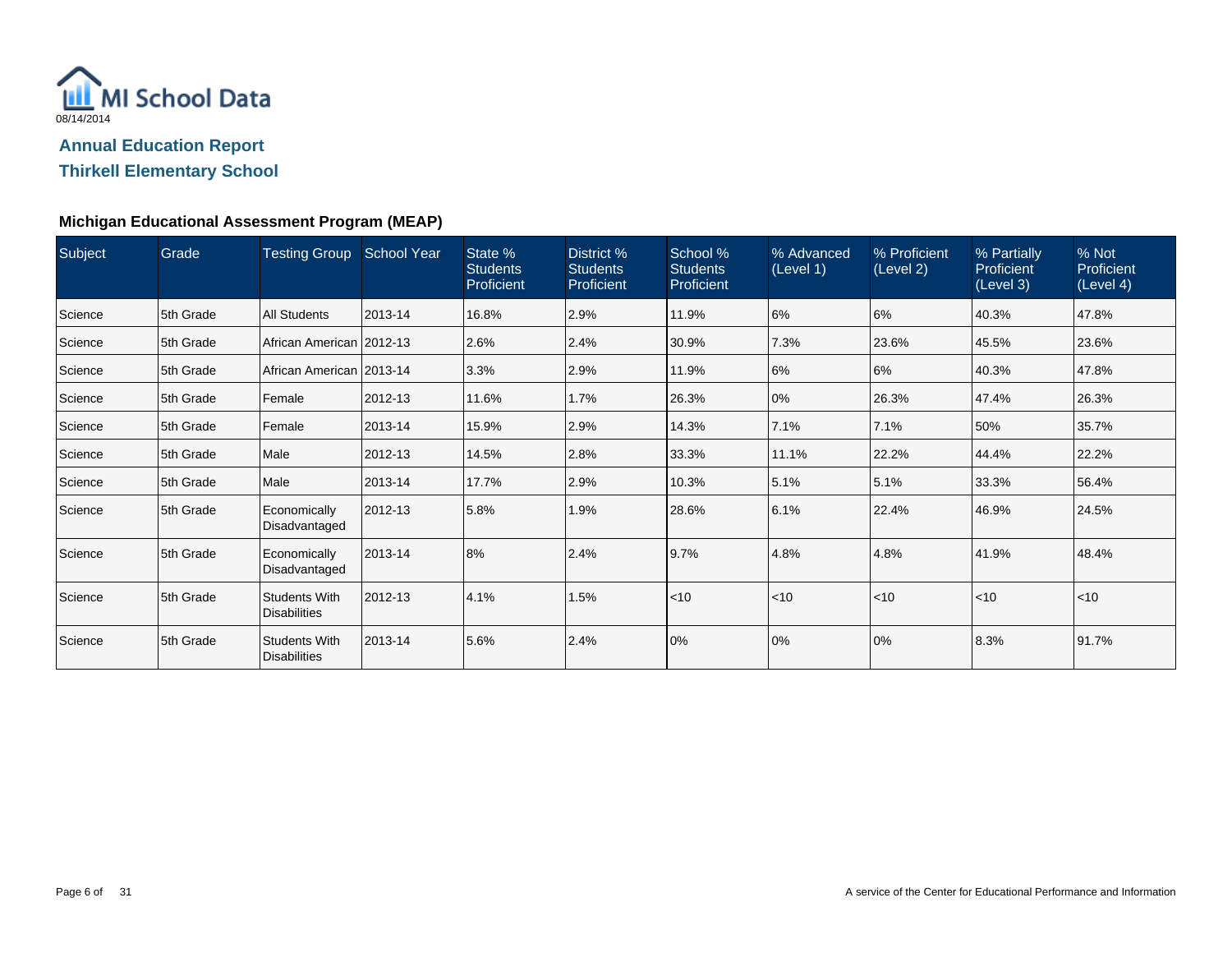

**Thirkell Elementary School**

### **Michigan Merit Examination (MME)**

| Subject | Grade | Testing Group School Year |  | State %<br>Students<br>Proficient | District %<br>Students <sup>®</sup><br><b>Proficient</b> | School %<br><b>Students</b><br>Proficient <sup>1</sup> | % Advanced<br>(Level 1) | % Proficient<br>(Level 2) | % Partially<br><b>Proficient</b><br>(Level 3) | % Not<br><b>Proficient</b><br>(Level 4) |
|---------|-------|---------------------------|--|-----------------------------------|----------------------------------------------------------|--------------------------------------------------------|-------------------------|---------------------------|-----------------------------------------------|-----------------------------------------|
|---------|-------|---------------------------|--|-----------------------------------|----------------------------------------------------------|--------------------------------------------------------|-------------------------|---------------------------|-----------------------------------------------|-----------------------------------------|

No Data to Display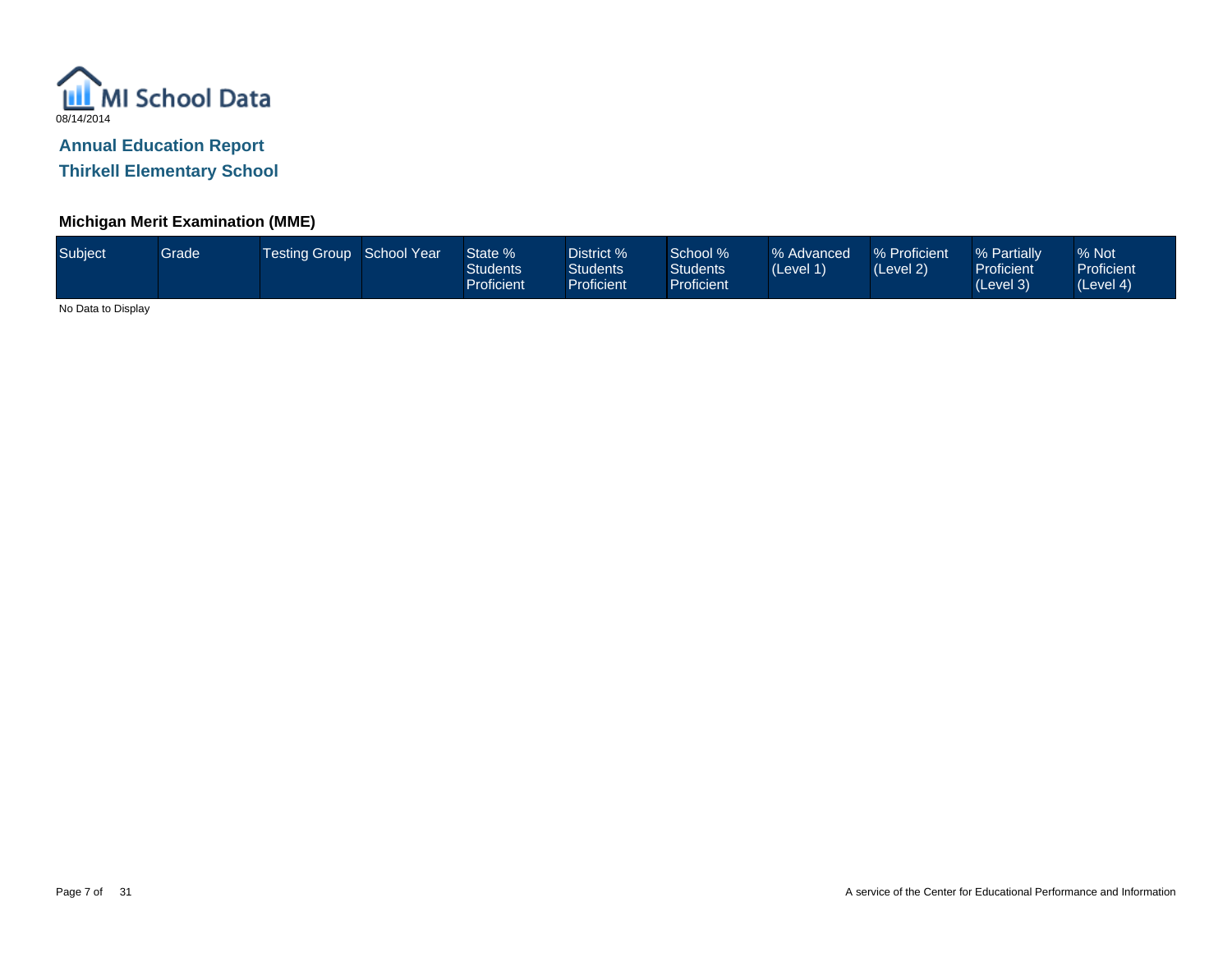

**Thirkell Elementary School**

#### **Michigan Educational Assessment Program Access (MEAP - Access)**

|  | Subject | Grade | Festing Group | School Year | State %<br><b>Students</b><br><b>Proficient</b> | District %<br>Students <sup>1</sup><br><b>Proficient</b> | School %<br>Students <sup>1</sup><br><b>Proficient</b> | % Exceeded | % Met | % Progressing |
|--|---------|-------|---------------|-------------|-------------------------------------------------|----------------------------------------------------------|--------------------------------------------------------|------------|-------|---------------|
|--|---------|-------|---------------|-------------|-------------------------------------------------|----------------------------------------------------------|--------------------------------------------------------|------------|-------|---------------|

No Data to Display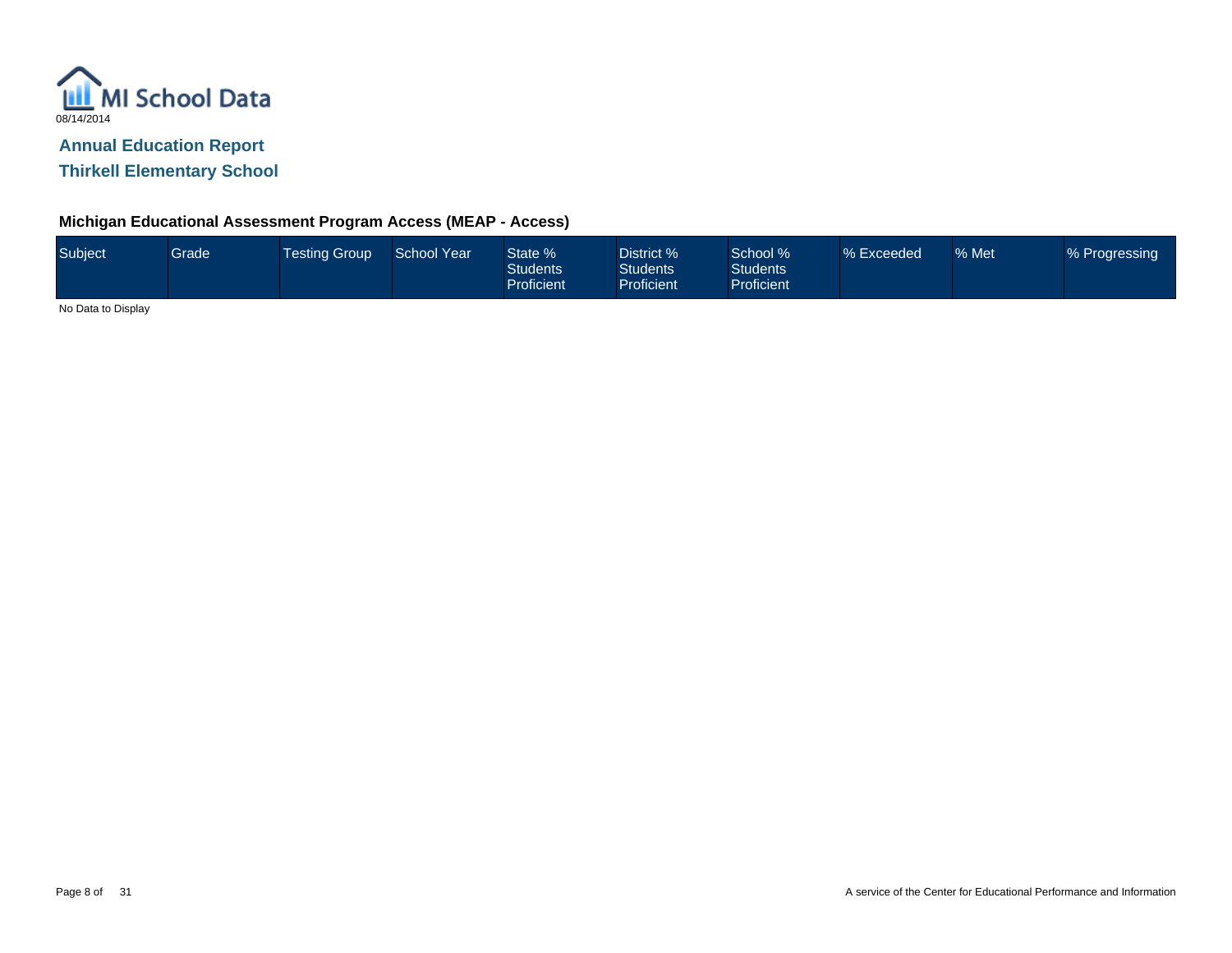

## **Thirkell Elementary School**

| Subject                     | Grade     | <b>Testing Group</b>          | <b>School Year</b> | State %<br><b>Students</b><br>Proficient | District %<br><b>Students</b><br>Proficient | School %<br><b>Students</b><br>Proficient | % Surpassed<br>(Level 1) | % Attained<br>(Level 2) | % Emerging<br>(Level 3)                                                       |
|-----------------------------|-----------|-------------------------------|--------------------|------------------------------------------|---------------------------------------------|-------------------------------------------|--------------------------|-------------------------|-------------------------------------------------------------------------------|
| <b>Mathematics</b>          | 3rd Grade | <b>All Students</b>           | 2012-13            | 77.5%                                    | 62.7%                                       | $<$ 10                                    | $<$ 10                   | <10                     | < 10                                                                          |
| <b>Mathematics</b>          | 3rd Grade | <b>All Students</b>           | 2013-14            | 68.8%                                    | 44.6%                                       | < 10                                      | $<$ 10                   | < 10                    | < 10                                                                          |
| Reading                     | 3rd Grade | <b>All Students</b>           | 2012-13            | 81.7%                                    | 58.8%                                       | $<$ 10                                    | < 10                     | < 10                    | $<$ 10                                                                        |
| Reading                     | 3rd Grade | All Students                  | 2013-14            | 77.1%                                    | 56.9%                                       | $<$ 10                                    | $<$ 10                   | $<$ 10                  | $<$ 10                                                                        |
| <b>Mathematics</b>          | 3rd Grade | African American              | 2012-13            | 68.8%                                    | 63.8%                                       | $<$ 10                                    | $<$ 10                   | < 10                    | < 10                                                                          |
| Mathematics                 | 3rd Grade | African American              | 2013-14            | 61.4%                                    | 42.4%                                       | < 10                                      | $<$ 10                   | < 10                    | < 10                                                                          |
| Reading                     | 3rd Grade | African American              | 2012-13            | 73.2%                                    | 59.3%                                       | < 10                                      | $<$ 10                   | < 10                    | < 10                                                                          |
| Reading                     | 3rd Grade | African American              | 2013-14            | 70.2%                                    | 54.2%                                       | $<$ 10                                    | $<$ 10                   | < 10                    | < 10                                                                          |
| <b>Mathematics</b>          | 3rd Grade | Female                        | 2012-13            | 77.1%                                    | 69.6%                                       | $<$ 10                                    | $<$ 10                   | < 10                    | $<$ 10                                                                        |
| Reading                     | 3rd Grade | Female                        | 2012-13            | 81.7%                                    | 66.7%                                       | $<$ 10                                    | $<$ 10                   | < 10                    | $<$ 10                                                                        |
| <b>Mathematics</b>          | 3rd Grade | Male                          | 2012-13            | 77.8%                                    | 59.1%                                       | $<$ 10                                    | $<$ 10                   | <10                     | < 10                                                                          |
| Mathematics                 | 3rd Grade | Male                          | 2013-14            | 70%                                      | 46.8%                                       | $<$ 10                                    | $<$ 10                   | < 10                    | $<$ 10                                                                        |
| Reading                     | 3rd Grade | Male                          | 2012-13            | 81.7%                                    | 54.5%                                       | $<$ 10                                    | < 10                     | < 10                    | < 10                                                                          |
| Reading                     | 3rd Grade | Male                          | 2013-14            | 76.1%                                    | 57.4%                                       | $<$ 10                                    | < 10                     | < 10                    | $<$ 10                                                                        |
| Mathematics                 | 3rd Grade | Economically<br>Disadvantaged | 2012-13            | 78.5%                                    | 61.4%                                       | $<$ 10                                    | < 10                     | < 10                    | $<$ 10                                                                        |
| <b>Mathematics</b>          | 3rd Grade | Economically<br>Disadvantaged | 2013-14            | 70.8%                                    | 48.2%                                       | < 10                                      | < 10                     | <10                     | $<$ 10                                                                        |
| Reading                     | 3rd Grade | Economically<br>Disadvantaged | 2012-13            | 81.2%                                    | 58.6%                                       | $<$ 10                                    | $<$ 10                   | < 10                    | < 10                                                                          |
| Reading                     | 3rd Grade | Economically<br>Disadvantaged | 2013-14            | 76.6%                                    | 60.7%                                       | < 10                                      | < 10                     | <10                     | $<$ 10                                                                        |
| Mathematics<br>Page 9 of 31 | 4th Grade | <b>All Students</b>           | 2012-13            | 79.4%                                    | 64.9%                                       | $<$ 10                                    | $<$ 10                   | $<$ 10                  | $<$ 10<br>A service of the Center for Educational Performance and Information |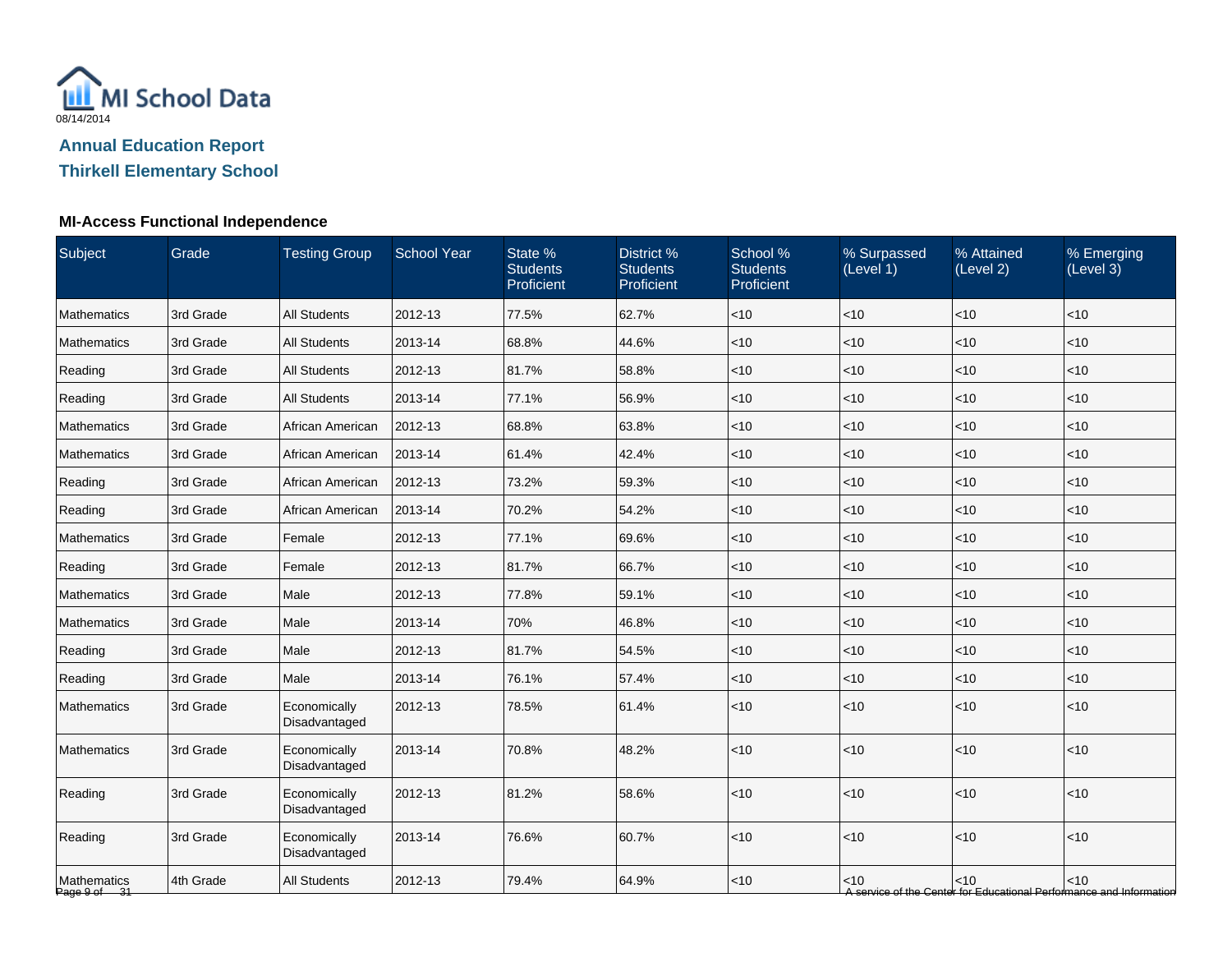

## **Thirkell Elementary School**

| Subject                      | Grade     | <b>Testing Group</b>          | <b>School Year</b> | State %<br><b>Students</b><br>Proficient | District %<br><b>Students</b><br>Proficient | School %<br><b>Students</b><br>Proficient | % Surpassed<br>(Level 1) | % Attained<br>(Level 2) | % Emerging<br>(Level 3)                                                       |
|------------------------------|-----------|-------------------------------|--------------------|------------------------------------------|---------------------------------------------|-------------------------------------------|--------------------------|-------------------------|-------------------------------------------------------------------------------|
| <b>Mathematics</b>           | 4th Grade | <b>All Students</b>           | 2013-14            | 81.3%                                    | 72.2%                                       | < 10                                      | <10                      | <10                     | < 10                                                                          |
| Reading                      | 4th Grade | <b>All Students</b>           | 2012-13            | 75.1%                                    | 68%                                         | $<$ 10                                    | < 10                     | < 10                    | $<$ 10                                                                        |
| Reading                      | 4th Grade | <b>All Students</b>           | 2013-14            | 76.5%                                    | 64.1%                                       | $<$ 10                                    | <10                      | < 10                    | $<$ 10                                                                        |
| Mathematics                  | 4th Grade | African American              | 2012-13            | 76.4%                                    | 68.6%                                       | $<$ 10                                    | $<$ 10                   | < 10                    | $<$ 10                                                                        |
| Mathematics                  | 4th Grade | African American              | 2013-14            | 76.6%                                    | 69.4%                                       | $<$ 10                                    | $<$ 10                   | < 10                    | $<$ 10                                                                        |
| Reading                      | 4th Grade | African American              | 2012-13            | 75.6%                                    | 70.4%                                       | $<$ 10                                    | <10                      | < 10                    | < 10                                                                          |
| Reading                      | 4th Grade | African American              | 2013-14            | 71.6%                                    | 64.8%                                       | $<$ 10                                    | <10                      | $<$ 10                  | < 10                                                                          |
| Mathematics                  | 4th Grade | Female                        | 2012-13            | 75.3%                                    | 60%                                         | $<$ 10                                    | $<$ 10                   | < 10                    | < 10                                                                          |
| Reading                      | 4th Grade | Female                        | 2012-13            | 74%                                      | 61.3%                                       | $<$ 10                                    | < 10                     | < 10                    | $<$ 10                                                                        |
| Mathematics                  | 4th Grade | Male                          | 2012-13            | 81.6%                                    | 68.2%                                       | $<$ 10                                    | $<$ 10                   | $<$ 10                  | $<$ 10                                                                        |
| Mathematics                  | 4th Grade | Male                          | 2013-14            | 83.3%                                    | 77.6%                                       | $<$ 10                                    | $<$ 10                   | <10                     | <10                                                                           |
| Reading                      | 4th Grade | Male                          | 2012-13            | 75.6%                                    | 72.7%                                       | $<$ 10                                    | < 10                     | < 10                    | $<$ 10                                                                        |
| Reading                      | 4th Grade | Male                          | 2013-14            | 76.1%                                    | 65.3%                                       | $<$ 10                                    | <10                      | < 10                    | $<10$                                                                         |
| <b>Mathematics</b>           | 4th Grade | Economically<br>Disadvantaged | 2012-13            | 79.7%                                    | 64.7%                                       | $<$ 10                                    | < 10                     | < 10                    | $<$ 10                                                                        |
| Mathematics                  | 4th Grade | Economically<br>Disadvantaged | 2013-14            | 82.3%                                    | 72%                                         | $<$ 10                                    | <10                      | <10                     | $<10$                                                                         |
| Reading                      | 4th Grade | Economically<br>Disadvantaged | 2012-13            | 74.8%                                    | 69.6%                                       | $<$ 10                                    | <10                      | <10                     | $<10$                                                                         |
| Reading                      | 4th Grade | Economically<br>Disadvantaged | 2013-14            | 75.1%                                    | 64.9%                                       | $<$ 10                                    | <10                      | <10                     | $<$ 10                                                                        |
| Mathematics                  | 5th Grade | <b>All Students</b>           | 2012-13            | 68.4%                                    | 46.3%                                       | $<$ 10                                    | <10                      | < 10                    | $<$ 10                                                                        |
| Mathematics<br>Page 10 of 31 | 5th Grade | <b>All Students</b>           | 2013-14            | 64.9%                                    | 44.6%                                       | $<$ 10                                    | $<$ 10                   | < 10                    | $<$ 10<br>A service of the Center for Educational Performance and Information |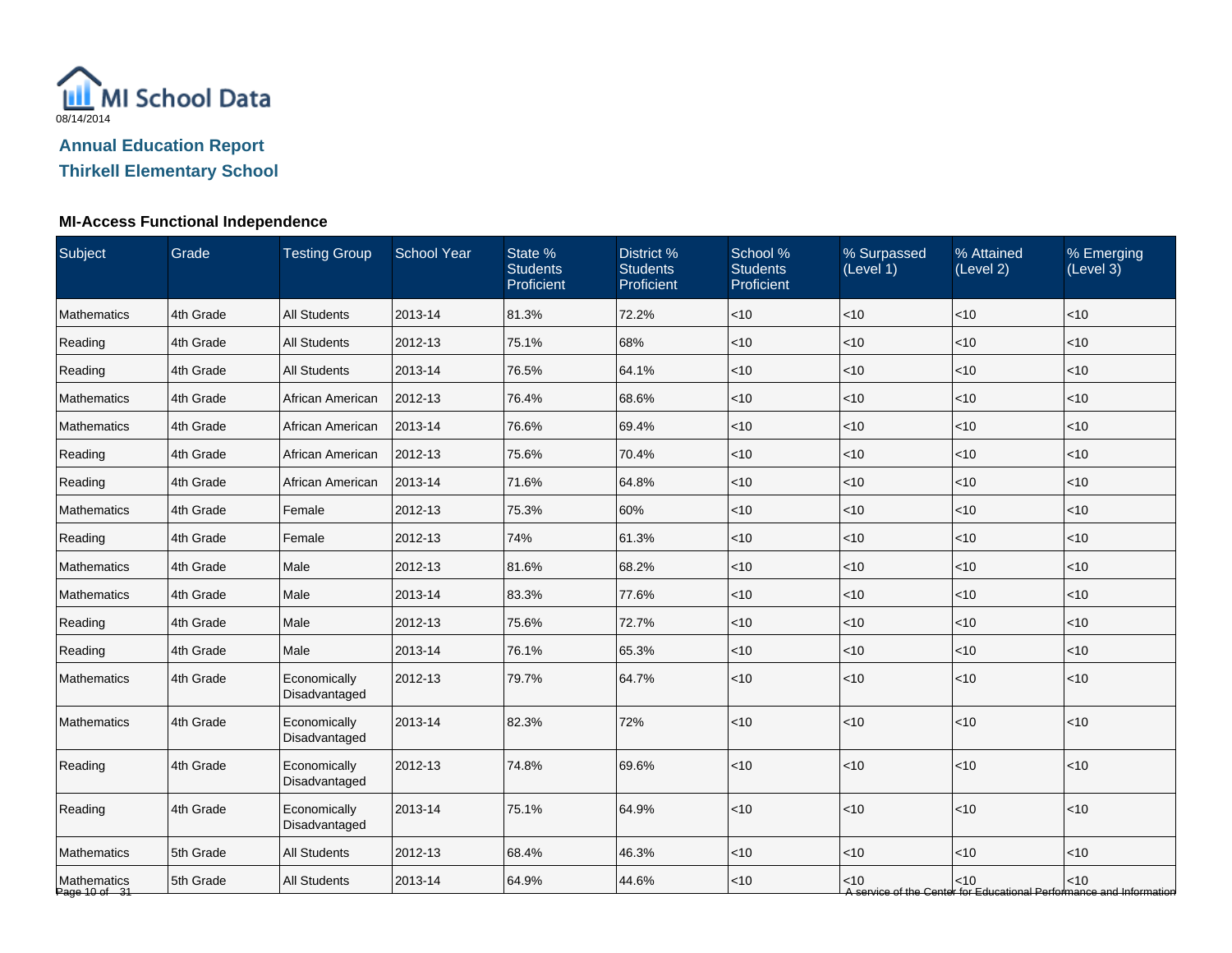

### **Thirkell Elementary School**

| Subject            | Grade     | <b>Testing Group</b>          | <b>School Year</b> | State %<br><b>Students</b><br>Proficient | District %<br><b>Students</b><br>Proficient | School %<br><b>Students</b><br>Proficient | % Surpassed<br>(Level 1) | % Attained<br>(Level 2) | % Emerging<br>(Level 3) |
|--------------------|-----------|-------------------------------|--------------------|------------------------------------------|---------------------------------------------|-------------------------------------------|--------------------------|-------------------------|-------------------------|
| Reading            | 5th Grade | <b>All Students</b>           | 2012-13            | 79.7%                                    | 74.7%                                       | < 10                                      | <10                      | < 10                    | < 10                    |
| Reading            | 5th Grade | <b>All Students</b>           | 2013-14            | 73.9%                                    | 61.9%                                       | < 10                                      | $<$ 10                   | < 10                    | $<$ 10                  |
| Science            | 5th Grade | <b>All Students</b>           | 2012-13            | 50.5%                                    | 39.8%                                       | $ $ < 10                                  | <10                      | $<$ 10                  | < 10                    |
| Science            | 5th Grade | All Students                  | 2013-14            | 47.4%                                    | 37.1%                                       | $<$ 10                                    | <10                      | < 10                    | < 10                    |
| <b>Mathematics</b> | 5th Grade | African American              | 2012-13            | 63.6%                                    | 44.6%                                       | < 10                                      | $<$ 10                   | < 10                    | $<$ 10                  |
| Mathematics        | 5th Grade | African American              | 2013-14            | 59.2%                                    | 46.2%                                       | < 10                                      | <10                      | < 10                    | $<$ 10                  |
| Reading            | 5th Grade | African American              | 2012-13            | 74.4%                                    | 75%                                         | $<$ 10                                    | $<$ 10                   | < 10                    | $<$ 10                  |
| Reading            | 5th Grade | African American              | 2013-14            | 70.9%                                    | 62%                                         | < 10                                      | $<$ 10                   | $<$ 10                  | < 10                    |
| Science            | 5th Grade | African American              | 2012-13            | 41.6%                                    | 39.8%                                       | < 10                                      | $<$ 10                   | $<$ 10                  | $<$ 10                  |
| Science            | 5th Grade | African American              | 2013-14            | 38.9%                                    | 38.8%                                       | $ $ < 10                                  | <10                      | $\vert$ < 10            | < 10                    |
| Mathematics        | 5th Grade | Female                        | 2013-14            | 62.1%                                    | 53.3%                                       | < 10                                      | < 10                     | < 10                    | < 10                    |
| Reading            | 5th Grade | Female                        | 2013-14            | 75.3%                                    | 73.3%                                       | $<$ 10                                    | $<$ 10                   | $<$ 10                  | $<$ 10                  |
| Science            | 5th Grade | Female                        | 2013-14            | 45.4%                                    | 35%                                         | $ $ < 10                                  | <10                      | $ $ < 10                | $<$ 10                  |
| Mathematics        | 5th Grade | Male                          | 2012-13            | 70.2%                                    | 49.3%                                       | <10                                       | <10                      | < 10                    | $<$ 10                  |
| Mathematics        | 5th Grade | Male                          | 2013-14            | 66.4%                                    | 39.6%                                       | < 10                                      | $<$ 10                   | < 10                    | $<$ 10                  |
| Reading            | 5th Grade | Male                          | 2012-13            | 79.1%                                    | 68.7%                                       | < 10                                      | <10                      | < 10                    | $<$ 10                  |
| Reading            | 5th Grade | Male                          | 2013-14            | 73.1%                                    | 55.6%                                       | $<$ 10                                    | $<$ 10                   | < 10                    | $<$ 10                  |
| Science            | 5th Grade | Male                          | 2012-13            | 53.6%                                    | 39.5%                                       | $<$ 10                                    | $<$ 10                   | $<$ 10                  | < 10                    |
| Science            | 5th Grade | Male                          | 2013-14            | 48.4%                                    | 38.2%                                       | < 10                                      | $<$ 10                   | < 10                    | $<$ 10                  |
| Mathematics        | 5th Grade | Economically<br>Disadvantaged | 2012-13            | 69.2%                                    | 45%                                         | $ $ < 10                                  | <10                      | < 10                    | $<10$                   |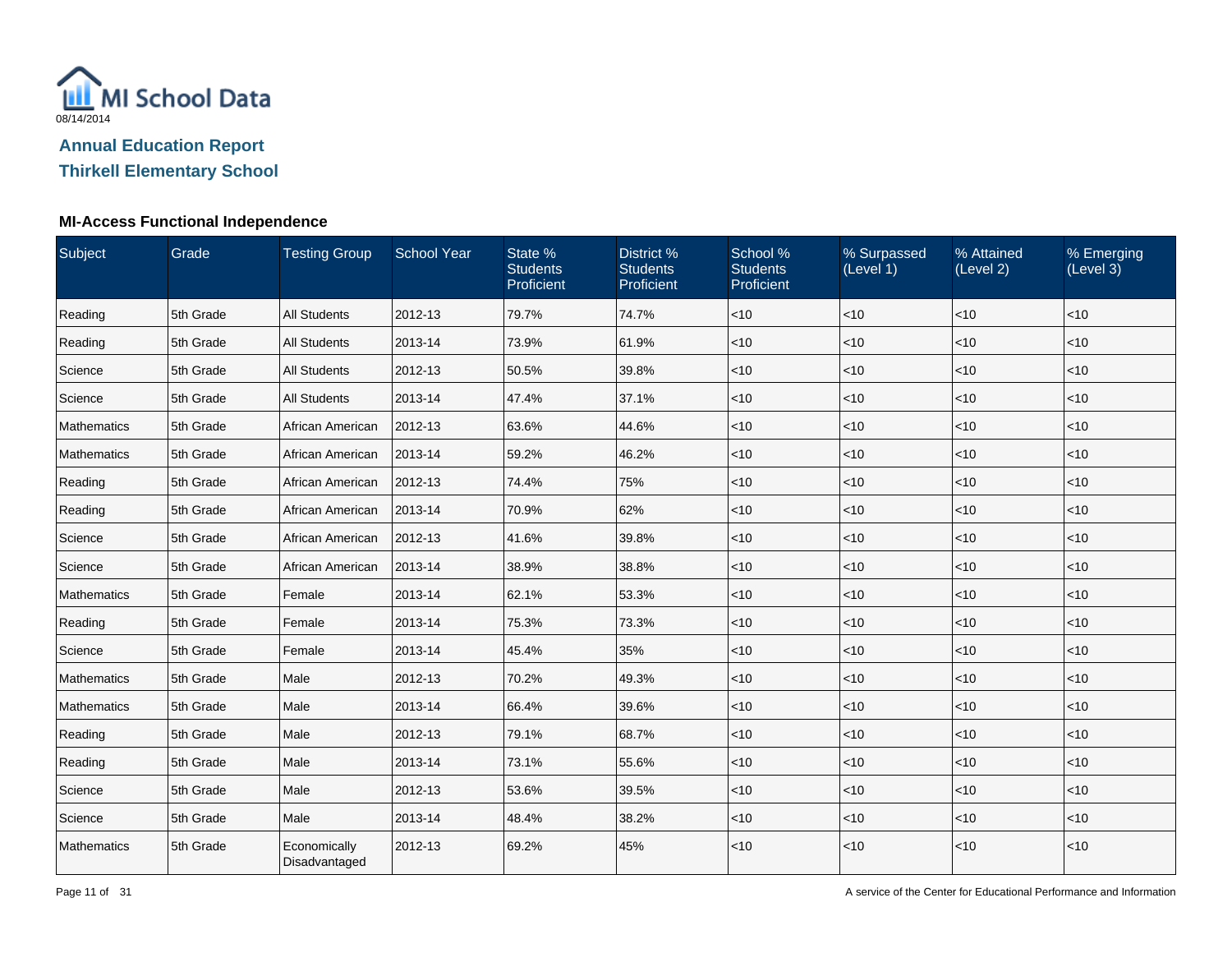

### **Thirkell Elementary School**

| Subject            | Grade     | <b>Testing Group</b>          | <b>School Year</b> | State %<br><b>Students</b><br>Proficient | District %<br><b>Students</b><br>Proficient | School %<br><b>Students</b><br>Proficient | % Surpassed<br>(Level 1) | % Attained<br>(Level 2) | % Emerging<br>(Level 3) |
|--------------------|-----------|-------------------------------|--------------------|------------------------------------------|---------------------------------------------|-------------------------------------------|--------------------------|-------------------------|-------------------------|
| <b>Mathematics</b> | 5th Grade | Economically<br>Disadvantaged | 2013-14            | 66%                                      | 45.8%                                       | $ $ < 10                                  | < 10                     | <10                     | $<$ 10                  |
| Reading            | 5th Grade | Economically<br>Disadvantaged | 2012-13            | 78.9%                                    | 73.8%                                       | < 10                                      | <10                      | <10                     | <10                     |
| Reading            | 5th Grade | Economically<br>Disadvantaged | 2013-14            | 73.8%                                    | 64.4%                                       | $\vert$ < 10                              | <10                      | <10                     | < 10                    |
| Science            | 5th Grade | Economically<br>Disadvantaged | 2012-13            | 51.1%                                    | 39.4%                                       | $\vert$ < 10                              | <10                      | < 10                    | < 10                    |
| Science            | 5th Grade | Economically<br>Disadvantaged | 2013-14            | 47.9%                                    | 38.1%                                       | $\vert$ < 10                              | <10                      | < 10                    | < 10                    |
| <b>Mathematics</b> | 6th Grade | <b>All Students</b>           | 2013-14            | 73.8%                                    | 54.5%                                       | $\vert$ < 10                              | $<$ 10                   | < 10                    | $<$ 10                  |
| Reading            | 6th Grade | <b>All Students</b>           | 2013-14            | 86.8%                                    | 83%                                         | $ $ < 10                                  | $<$ 10                   | <10                     | $<$ 10                  |
| <b>Mathematics</b> | 6th Grade | African American              | 2013-14            | 69.7%                                    | 54.1%                                       | $ $ < 10                                  | $<$ 10                   | < 10                    | $<$ 10                  |
| Reading            | 6th Grade | African American              | 2013-14            | 88.4%                                    | 83.3%                                       | $ $ < 10                                  | $<$ 10                   | < 10                    | $<$ 10                  |
| Mathematics        | 6th Grade | Male                          | 2013-14            | 74.9%                                    | 60.6%                                       | $ $ < 10                                  | $<$ 10                   | <10                     | $<$ 10                  |
| Reading            | 6th Grade | Male                          | 2013-14            | 86%                                      | 79.1%                                       | $ $ < 10                                  | $<$ 10                   | <10                     | < 10                    |
| <b>Mathematics</b> | 6th Grade | Economically<br>Disadvantaged | 2013-14            | 75.1%                                    | 54%                                         | $ $ < 10                                  | $<$ 10                   | < 10                    | < 10                    |
| Reading            | 6th Grade | Economically<br>Disadvantaged | 2013-14            | 86.6%                                    | 82.6%                                       | $ $ < 10                                  | <10                      | < 10                    | < 10                    |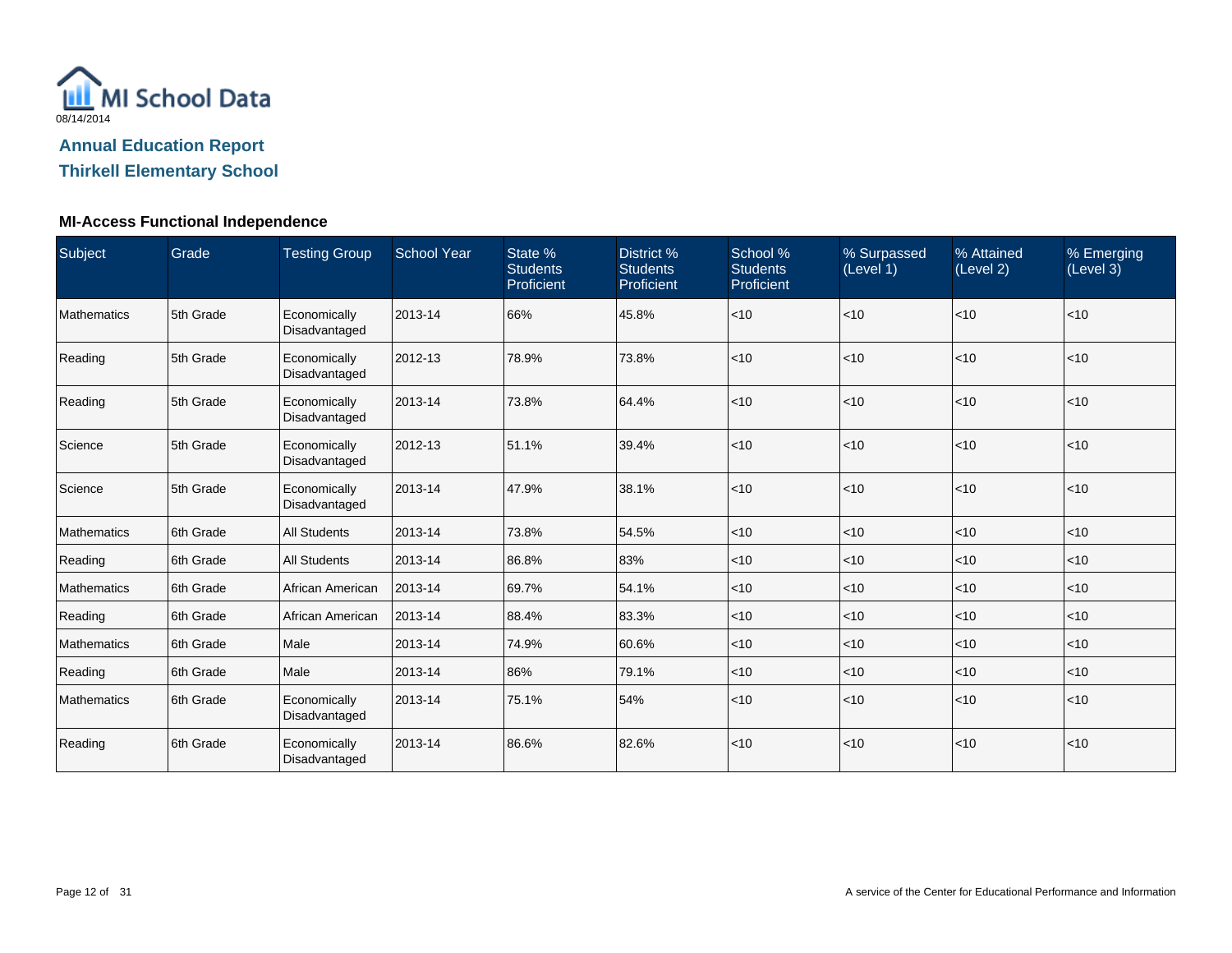

**Thirkell Elementary School**

#### **MI-Access Supported Independence**

| Subject | Grade | Testing Group_ | <b>School Year</b> | State %<br><b>Students</b><br><b>Proficient</b> | District %<br><b>Students</b><br><b>Proficient</b> | School %<br><b>Students</b><br><b>Proficient</b> | % Surpassed<br>(Level 1) | % Attained<br>(Level 2) | % Emerging<br>(Level 3) |  |
|---------|-------|----------------|--------------------|-------------------------------------------------|----------------------------------------------------|--------------------------------------------------|--------------------------|-------------------------|-------------------------|--|
| .       |       |                |                    |                                                 |                                                    |                                                  |                          |                         |                         |  |

No Data to Display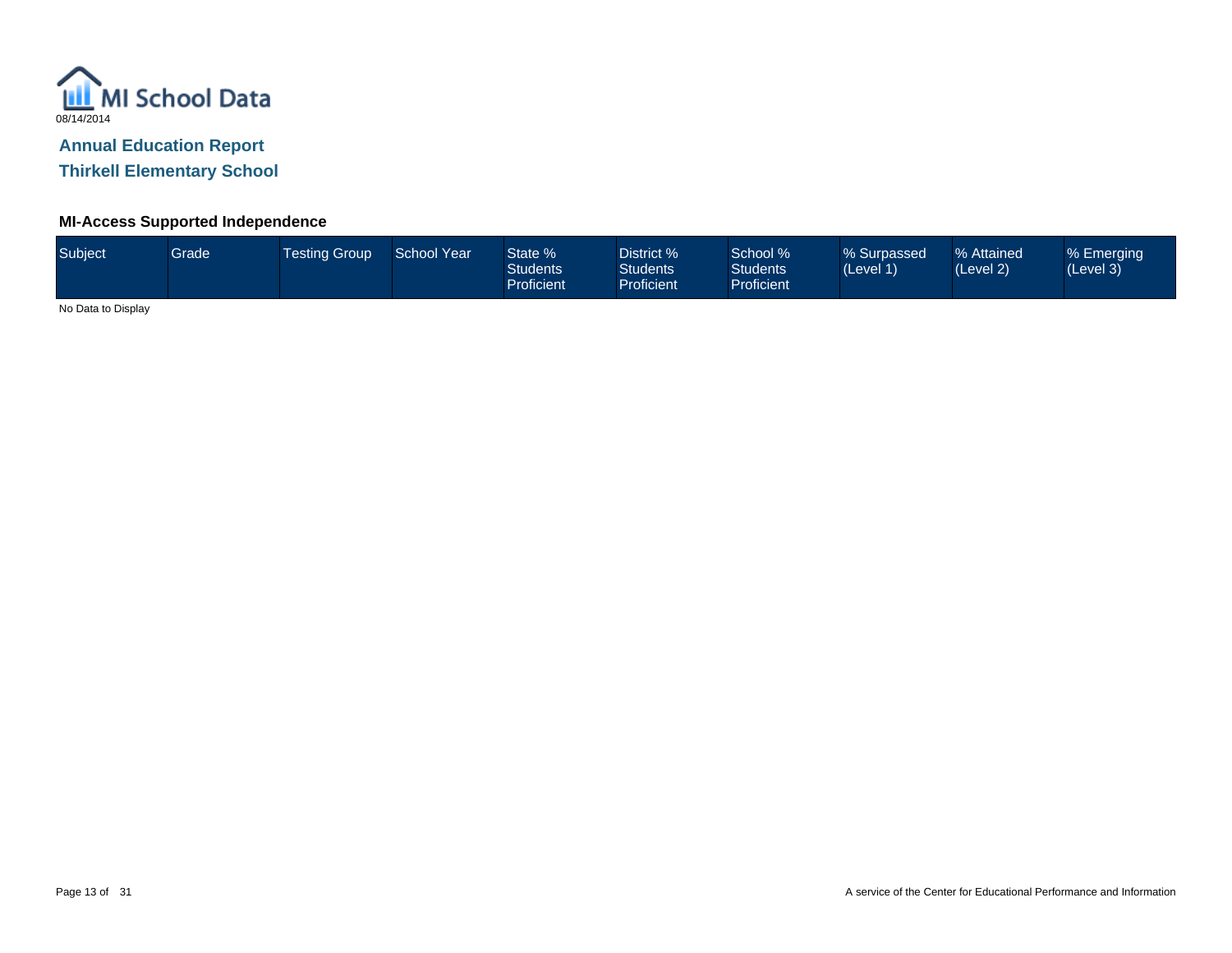

**Thirkell Elementary School**

#### **MI-Access Participation**

| Subject           | Grade | <b>Testing Group</b> | <b>School Year</b> | State %<br><b>Students</b><br><b>Proficient</b> | District %<br><b>Students</b><br><b>Proficient</b> | School %<br><b>Students</b><br><b>Proficient</b> | % Surpassed<br>(Level 1) | % Attained<br>(Level 2) | % Emerging<br>(Level 3) |  |
|-------------------|-------|----------------------|--------------------|-------------------------------------------------|----------------------------------------------------|--------------------------------------------------|--------------------------|-------------------------|-------------------------|--|
| $\cdots$ $\cdots$ |       |                      |                    |                                                 |                                                    |                                                  |                          |                         |                         |  |

No Data to Display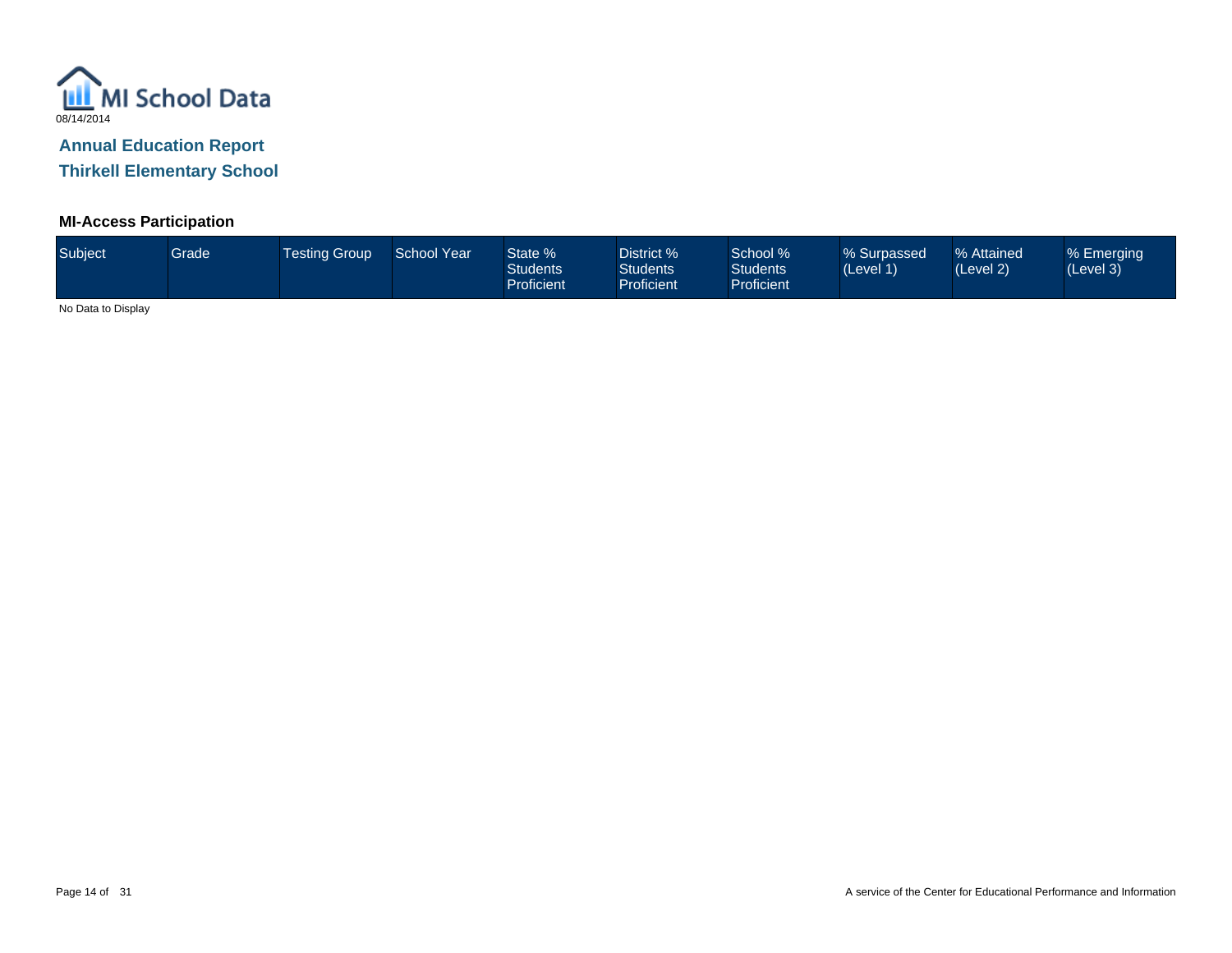

| <b>Testing Group</b>                         | Location        | Subject            | % Tested Total(Goal<br>95%) | % Proficient for<br>Accountability* |
|----------------------------------------------|-----------------|--------------------|-----------------------------|-------------------------------------|
| <b>All Students</b>                          | Statewide       | <b>Mathematics</b> | 99%                         | 62.2%                               |
| Bottom 30%                                   | Statewide       | <b>Mathematics</b> | N/A                         | 18.9%                               |
| American Indian                              | Statewide       | Mathematics        | 98.9%                       | 54.1%                               |
| African American                             | Statewide       | Mathematics        | 97.5%                       | 39.5%                               |
| Asian                                        | Statewide       | Mathematics        | 99.6%                       | 82.8%                               |
| Hispanic of Any Race                         | Statewide       | Mathematics        | 99.1%                       | 51.5%                               |
| Native Hawaiian or Other<br>Pacific Islander | Statewide       | Mathematics        | 99%                         | 67.9%                               |
| Two or More Races                            | Statewide       | <b>Mathematics</b> | 99.3%                       | 60.4%                               |
| White                                        | Statewide       | <b>Mathematics</b> | 99.3%                       | 67.9%                               |
| Economically Disadvantaged                   | Statewide       | <b>Mathematics</b> | 98.6%                       | 49.7%                               |
| English Language Learners                    | Statewide       | <b>Mathematics</b> | 99.2%                       | 46%                                 |
| <b>Students With Disabilities</b>            | Statewide       | <b>Mathematics</b> | 98.1%                       | 39.7%                               |
| <b>All Students</b>                          | <b>District</b> | <b>Mathematics</b> | 96.3%                       | 36.5%                               |
| Bottom 30%                                   | <b>District</b> | <b>Mathematics</b> | N/A                         | 6.8%                                |
| American Indian                              | <b>District</b> | <b>Mathematics</b> | 100%                        | 36.7%                               |
| African American                             | <b>District</b> | <b>Mathematics</b> | 96.2%                       | 35.3%                               |
| Asian                                        | <b>District</b> | <b>Mathematics</b> | 98.4%                       | 65.7%                               |
| Hispanic of Any Race                         | <b>District</b> | <b>Mathematics</b> | 97.5%                       | 40.9%                               |
| Native Hawaiian or Other<br>Pacific Islander | <b>District</b> | <b>Mathematics</b> | $30$                        | $30$                                |
| Two or More Races                            | <b>District</b> | <b>Mathematics</b> | 96.8%                       | 28.2%                               |
| White                                        | <b>District</b> | Mathematics        | 95.1%                       | 39%                                 |
| Economically Disadvantaged                   | District        | <b>Mathematics</b> | 96.3%                       | 35.5%                               |
| English Language Learners                    | <b>District</b> | Mathematics        | 97.8%                       | 40.2%                               |
| <b>Students With Disabilities</b>            | <b>District</b> | Mathematics        | 92.5%                       | 30.1%                               |
| All Students                                 | School          | Mathematics        | 98.5%                       | 42.9%                               |
| Bottom 30%                                   | School          | Mathematics        | N/A                         | 1.6%                                |
| African American                             | School          | Mathematics        | 98.5%                       | 43.1%                               |
| White                                        | School          | Mathematics        | $30$                        | <30                                 |
| Economically Disadvantaged                   | School          | Mathematics        | 98.8%                       | 40.3%                               |
| <b>Students With Disabilities</b>            | School          | Mathematics        | 100%                        | 23.3%                               |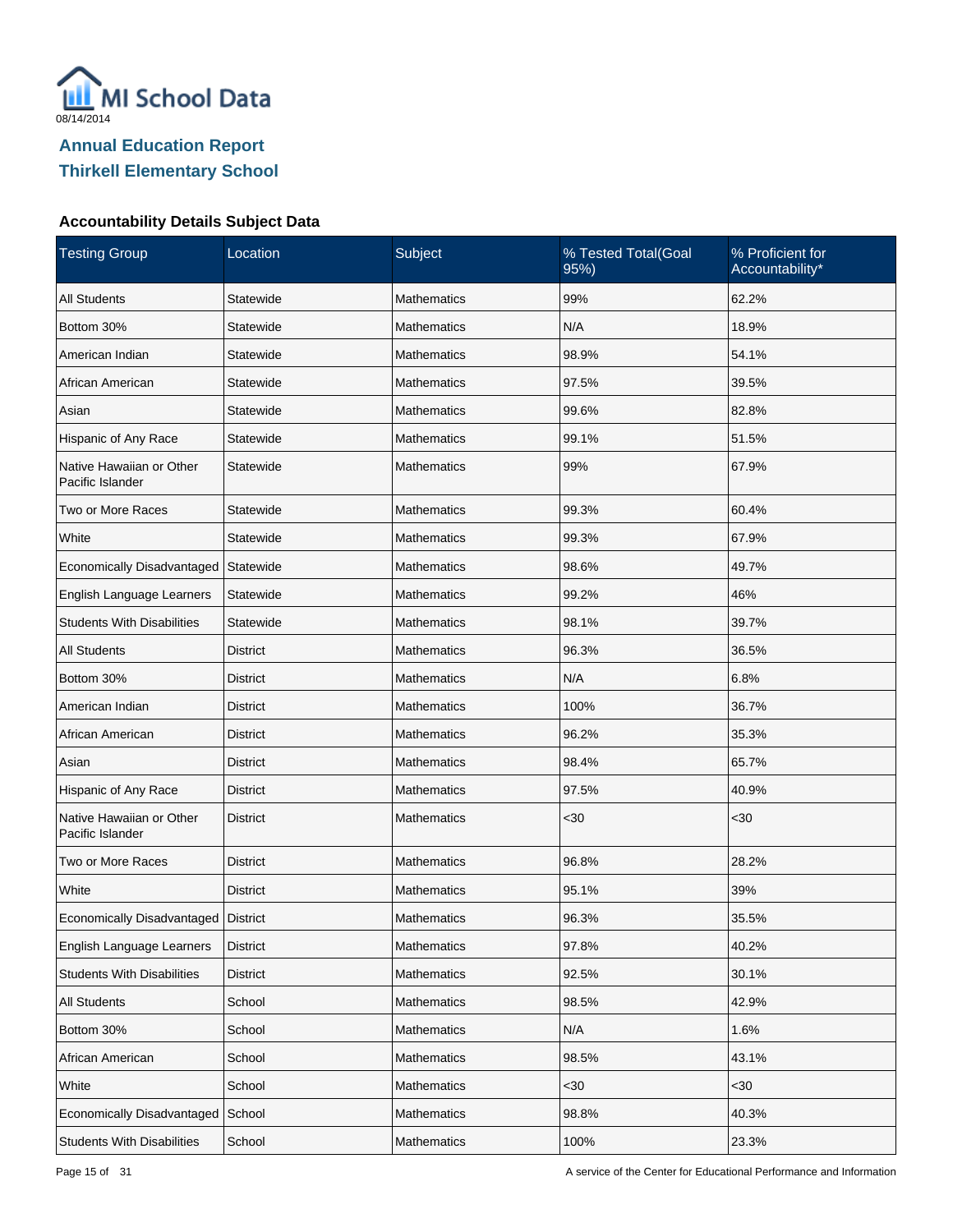

| <b>Testing Group</b>                         | Location        | Subject | % Tested Total(Goal<br>95%) | % Proficient for<br>Accountability* |  |
|----------------------------------------------|-----------------|---------|-----------------------------|-------------------------------------|--|
| <b>All Students</b>                          | Statewide       | Reading | 99.1%                       | 85.8%                               |  |
| Bottom 30%                                   | Statewide       | Reading | N/A                         | 60.1%                               |  |
| American Indian                              | Statewide       | Reading | 99%                         | 83.4%                               |  |
| African American                             | Statewide       | Reading | 97.9%                       | 72.2%                               |  |
| Asian                                        | Statewide       | Reading | 99.5%                       | 91.9%                               |  |
| Hispanic of Any Race                         | Statewide       | Reading | 99.2%                       | 80.5%                               |  |
| Native Hawaiian or Other<br>Pacific Islander | Statewide       | Reading | 98.8%                       | 87.3%                               |  |
| Two or More Races                            | Statewide       | Reading | 99.4%                       | 86.3%                               |  |
| White                                        | Statewide       | Reading | 99.4%                       | 89.3%                               |  |
| Economically Disadvantaged                   | Statewide       | Reading | 98.8%                       | 78.5%                               |  |
| English Language Learners                    | Statewide       | Reading | 99%                         | 69.8%                               |  |
| <b>Students With Disabilities</b>            | Statewide       | Reading | 98.4%                       | 56.2%                               |  |
| <b>All Students</b>                          | <b>District</b> | Reading | 97%                         | 68%                                 |  |
| Bottom 30%                                   | <b>District</b> | Reading | N/A                         | 17.3%                               |  |
| American Indian                              | <b>District</b> | Reading | 100%                        | 71.7%                               |  |
| African American                             | <b>District</b> | Reading | 96.9%                       | 67%                                 |  |
| Asian                                        | <b>District</b> | Reading | 99.2%                       | 82%                                 |  |
| Hispanic of Any Race                         | <b>District</b> | Reading | 97.2%                       | 72.6%                               |  |
| Native Hawaiian or Other<br>Pacific Islander | <b>District</b> | Reading | <30                         | $30$                                |  |
| Two or More Races                            | <b>District</b> | Reading | 96.8%                       | 77.5%                               |  |
| White                                        | <b>District</b> | Reading | 95.3%                       | 66.5%                               |  |
| Economically Disadvantaged                   | District        | Reading | 97%                         | 66.6%                               |  |
| English Language Learners                    | <b>District</b> | Reading | 97.7%                       | 70.9%                               |  |
| <b>Students With Disabilities</b>            | <b>District</b> | Reading | 93.2%                       | 39.3%                               |  |
| All Students                                 | School          | Reading | 98.5%                       | 83.3%                               |  |
| Bottom 30%                                   | School          | Reading | N/A                         | 47.6%                               |  |
| African American                             | School          | Reading | 98.5%                       | 83.7%                               |  |
| White                                        | School          | Reading | $30$                        | <30                                 |  |
| Economically Disadvantaged                   | School          | Reading | 98.8%                       | 82.6%                               |  |
| <b>Students With Disabilities</b>            | School          | Reading | 100%                        | 60%                                 |  |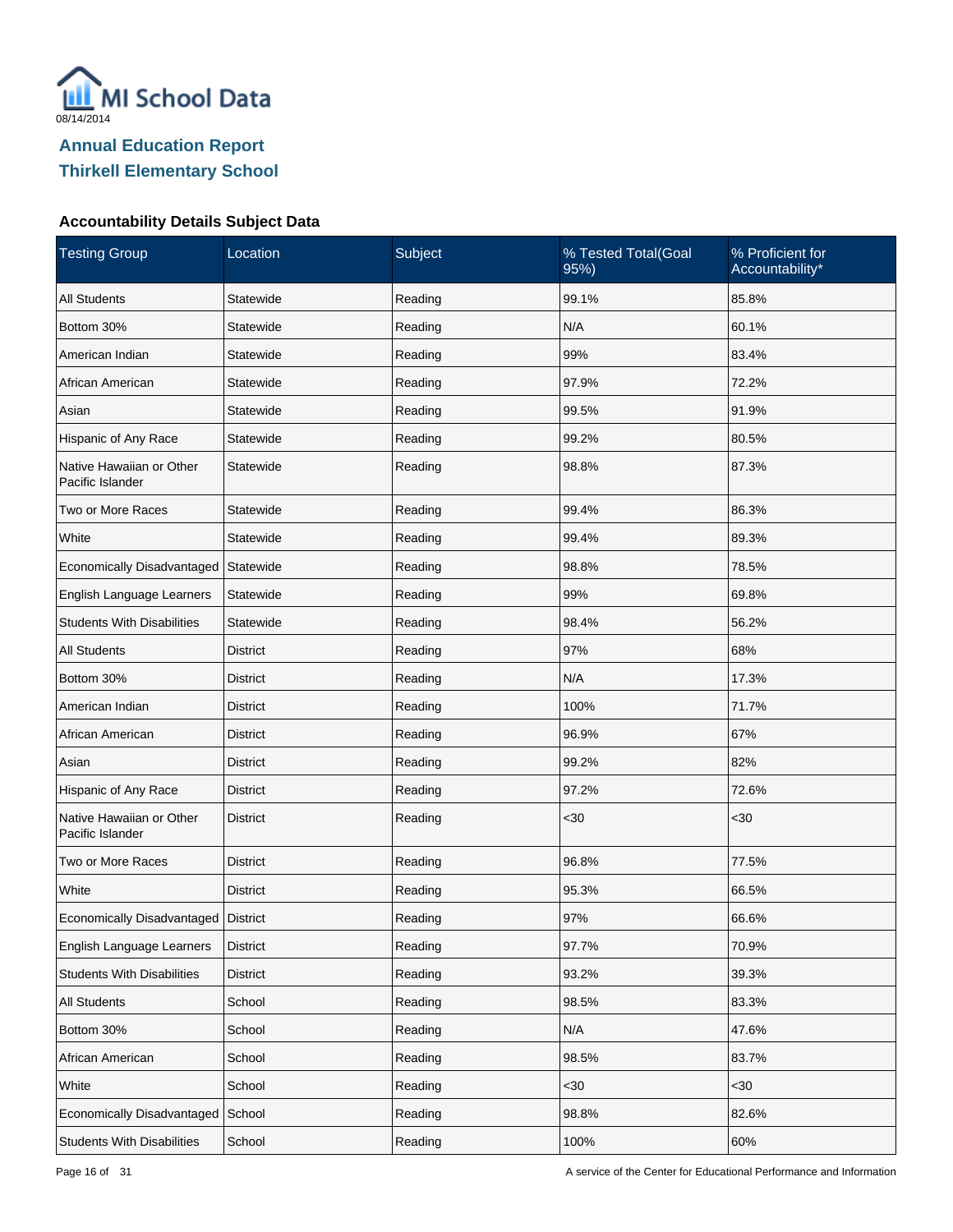

| <b>Testing Group</b>                         | Location        | Subject        | % Tested Total(Goal<br>95%) | % Proficient for<br>Accountability* |
|----------------------------------------------|-----------------|----------------|-----------------------------|-------------------------------------|
| <b>All Students</b>                          | Statewide       | Science        | 98.3%                       | 42.9%                               |
| Bottom 30%                                   | Statewide       | Science        | N/A                         | 1.5%                                |
| American Indian                              | Statewide       | Science        | 98.4%                       | 35.6%                               |
| African American                             | Statewide       | Science        | 95.8%                       | 14.9%                               |
| Asian                                        | Statewide       | Science        | 99.4%                       | 61.1%                               |
| Hispanic of Any Race                         | Statewide       | Science        | 98.5%                       | 26.7%                               |
| Native Hawaiian or Other<br>Pacific Islander | Statewide       | Science        | 99.1%                       | 48.4%                               |
| Two or More Races                            | Statewide       | Science        | 98.9%                       | 40.6%                               |
| White                                        | Statewide       | Science        | 98.9%                       | 50.1%                               |
| Economically Disadvantaged Statewide         |                 | Science        | 97.4%                       | 26.4%                               |
| English Language Learners                    | Statewide       | Science        | 98.4%                       | 11.2%                               |
| <b>Students With Disabilities</b>            | Statewide       | Science        | 97.2%                       | 16.1%                               |
| <b>All Students</b>                          | <b>District</b> | Science        | 94.6%                       | 13.6%                               |
| Bottom 30%                                   | <b>District</b> | Science        | N/A                         | 0.3%                                |
| American Indian                              | <b>District</b> | Science        | <30                         | $30$                                |
| African American                             | <b>District</b> | Science        | 94.6%                       | 13%                                 |
| Asian                                        | <b>District</b> | Science        | 98.1%                       | 39.2%                               |
| Hispanic of Any Race                         | <b>District</b> | Science        | 94.7%                       | 14.1%                               |
| Native Hawaiian or Other<br>Pacific Islander | <b>District</b> | Science        | <30                         | $30$                                |
| Two or More Races                            | <b>District</b> | Science        | $30$                        | $30$                                |
| White                                        | <b>District</b> | Science        | 92.6%                       | 17.4%                               |
| Economically Disadvantaged                   | District        | Science        | 94.5%                       | 12%                                 |
| English Language Learners                    | <b>District</b> | Science        | 95.1%                       | 12.1%                               |
| <b>Students With Disabilities</b>            | <b>District</b> | Science        | 89.9%                       | 8.2%                                |
| All Students                                 | School          | Science        | 100%                        | 29.1%                               |
| Bottom 30%                                   | School          | Science        | N/A                         | <30                                 |
| African American                             | School          | Science        | 100%                        | 29.1%                               |
| Economically Disadvantaged                   | School          | Science        | 100%                        | 26.9%                               |
| <b>Students With Disabilities</b>            | School          | Science        | $30$                        | <30                                 |
| All Students                                 | Statewide       | Social Studies | 97.3%                       | 57.3%                               |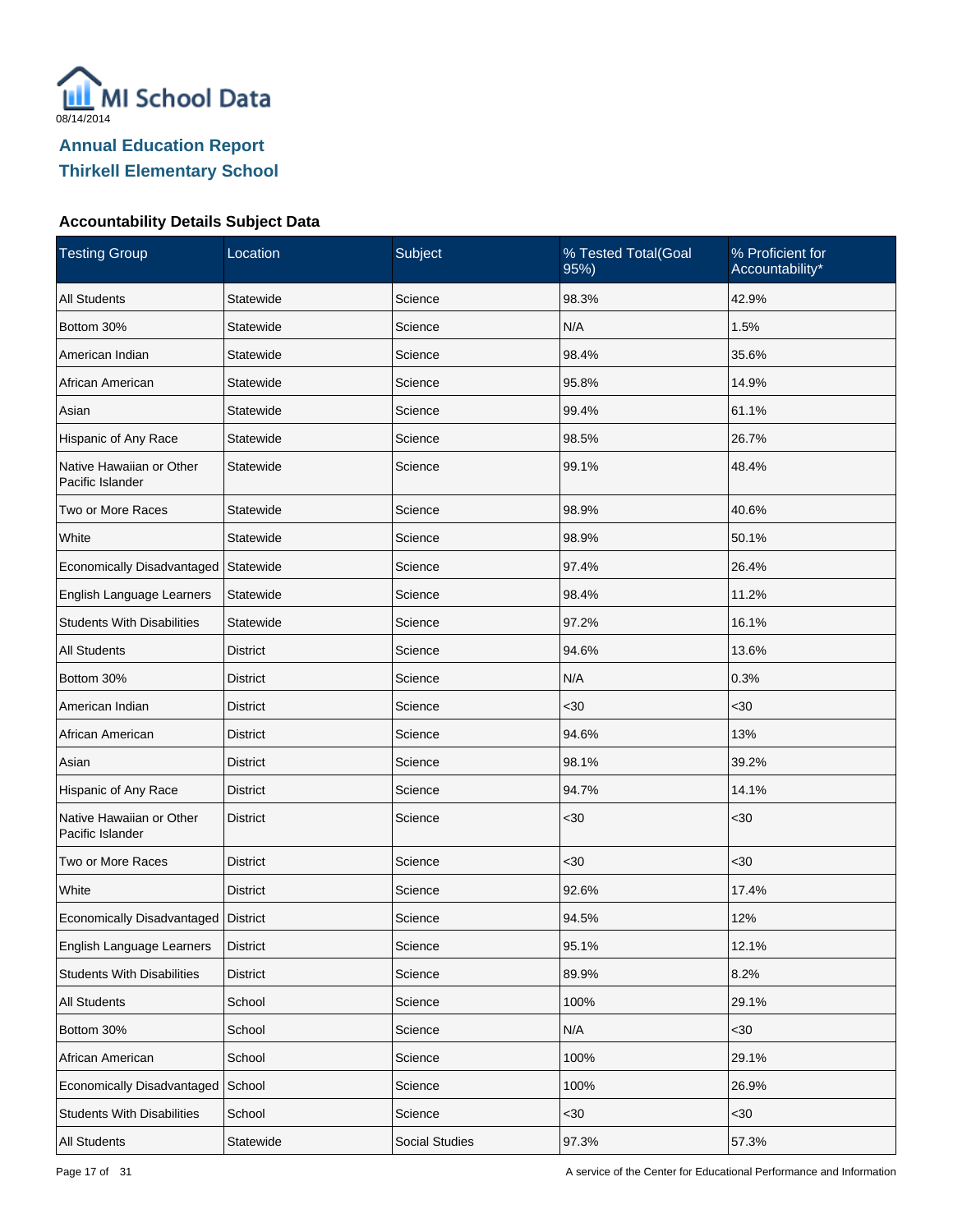

| <b>Testing Group</b>                         | Location        | Subject               |       | % Proficient for<br>Accountability* |  |
|----------------------------------------------|-----------------|-----------------------|-------|-------------------------------------|--|
| Bottom 30%                                   | Statewide       | <b>Social Studies</b> | N/A   | 9.1%                                |  |
| American Indian                              | Statewide       | <b>Social Studies</b> | 97.7% | 49.7%                               |  |
| African American                             | Statewide       | <b>Social Studies</b> | 93.6% | 28.4%                               |  |
| Asian                                        | Statewide       | <b>Social Studies</b> | 99.1% | 74.4%                               |  |
| Hispanic of Any Race                         | Statewide       | <b>Social Studies</b> | 97.5% | 42.7%                               |  |
| Native Hawaiian or Other<br>Pacific Islander | Statewide       | <b>Social Studies</b> | 98.9% | 65.5%                               |  |
| Two or More Races                            | Statewide       | <b>Social Studies</b> | 98.2% | 53.8%                               |  |
| White                                        | Statewide       | <b>Social Studies</b> | 98.2% | 64.5%                               |  |
| Economically Disadvantaged                   | Statewide       | <b>Social Studies</b> | 95.8% | 40.4%                               |  |
| English Language Learners                    | Statewide       | <b>Social Studies</b> | 97.5% | 22.7%                               |  |
| <b>Students With Disabilities</b>            | Statewide       | <b>Social Studies</b> | 92.3% | 21.7%                               |  |
| All Students                                 | <b>District</b> | <b>Social Studies</b> | 89.3% | 25.2%                               |  |
| Bottom 30%                                   | <b>District</b> | <b>Social Studies</b> | N/A   | 0%                                  |  |
| American Indian                              | District        | <b>Social Studies</b> | <30   | $30$                                |  |
| African American                             | <b>District</b> | <b>Social Studies</b> | 88.9% | 23.9%                               |  |
| Asian                                        | <b>District</b> | <b>Social Studies</b> | 93.9% | 59.7%                               |  |
| Hispanic of Any Race                         | <b>District</b> | <b>Social Studies</b> | 92%   | 29.3%                               |  |
| Native Hawaiian or Other<br>Pacific Islander | <b>District</b> | <b>Social Studies</b> | <30   | $30$                                |  |
| Two or More Races                            | <b>District</b> | <b>Social Studies</b> | $30$  | <30                                 |  |
| White                                        | <b>District</b> | <b>Social Studies</b> | 86.8% | 27.7%                               |  |
| Economically Disadvantaged                   | <b>District</b> | <b>Social Studies</b> | 88.9% | 22.4%                               |  |
| English Language Learners                    | <b>District</b> | <b>Social Studies</b> | 92.1% | 27.5%                               |  |
| <b>Students With Disabilities</b>            | <b>District</b> | Social Studies        | 66.7% | 6.8%                                |  |
| All Students                                 | School          | Social Studies        | 96.4% | 68.8%                               |  |
| Bottom 30%                                   | School          | Social Studies        | N/A   | <30                                 |  |
| African American                             | School          | Social Studies        | 96.4% | 68.8%                               |  |
| Economically Disadvantaged                   | School          | Social Studies        | 96.2% | 67.4%                               |  |
| <b>Students With Disabilities</b>            | School          | <b>Social Studies</b> | $30$  | <30                                 |  |
| All Students                                 | Statewide       | Writing               | 98.5% | 73.2%                               |  |
| Bottom 30%                                   | Statewide       | Writing               | N/A   | 26.5%                               |  |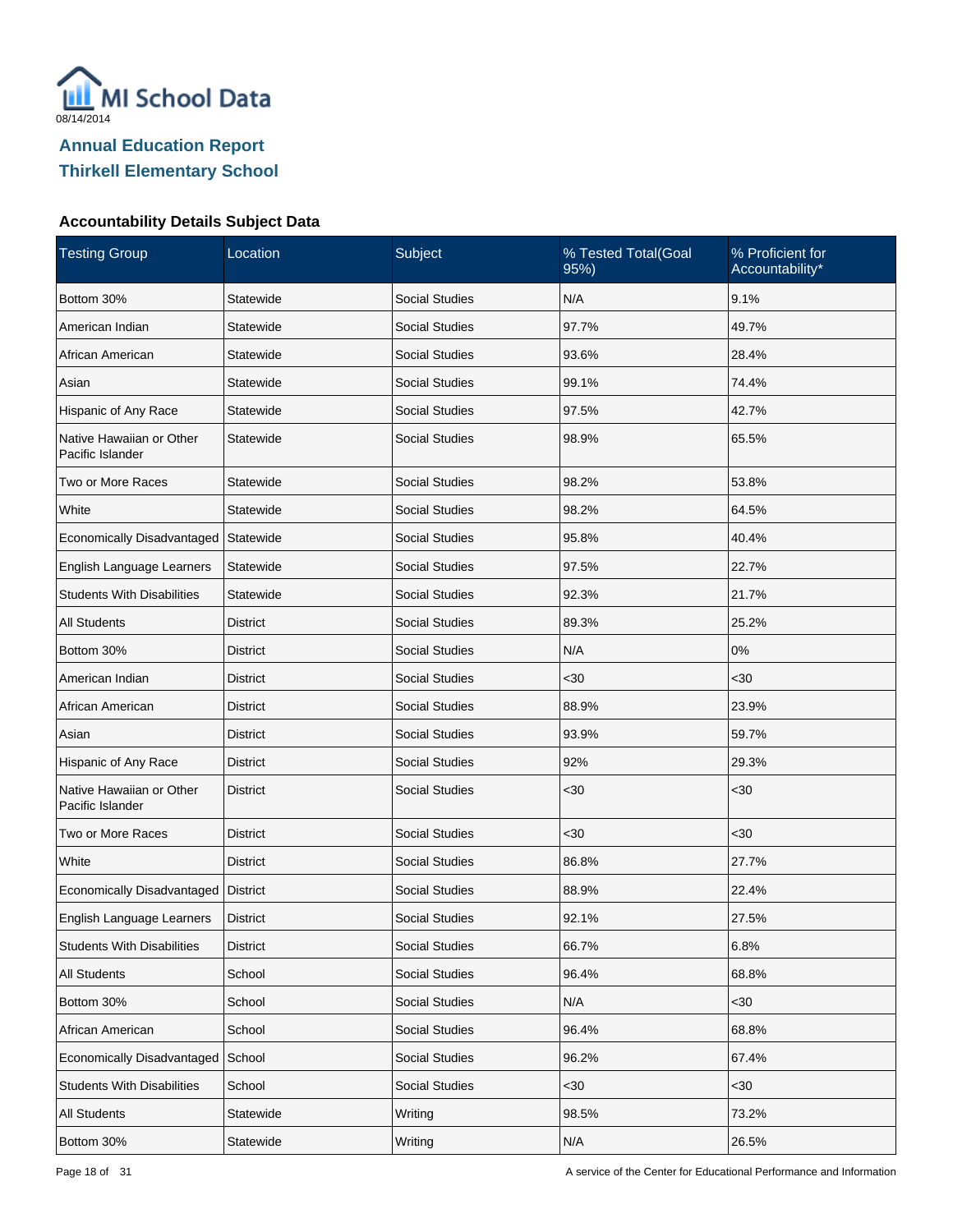

| <b>Testing Group</b>                         | Subject<br>Location |         | % Tested Total(Goal<br>95%) | % Proficient for<br>Accountability* |  |
|----------------------------------------------|---------------------|---------|-----------------------------|-------------------------------------|--|
| American Indian                              | Statewide           | Writing | 98.5%                       | 63.2%                               |  |
| African American                             | Statewide           | Writing | 96.4%                       | 54.4%                               |  |
| Asian                                        | Statewide           | Writing | 99%                         | 86%                                 |  |
| Hispanic of Any Race                         | Statewide           | Writing | 98.8%                       | 64.3%                               |  |
| Native Hawaiian or Other<br>Pacific Islander | Statewide           | Writing | 99%                         | 76.6%                               |  |
| Two or More Races                            | Statewide           | Writing | 99.1%                       | 72.8%                               |  |
| White                                        | Statewide           | Writing | 99%                         | 77.8%                               |  |
| Economically Disadvantaged                   | Statewide           | Writing | 97.8%                       | 61.3%                               |  |
| English Language Learners                    | Statewide           | Writing | 98%                         | 51.1%                               |  |
| <b>Students With Disabilities</b>            | Statewide           | Writing | 97.7%                       | 35.2%                               |  |
| <b>All Students</b>                          | <b>District</b>     | Writing | 95.7%                       | 49.2%                               |  |
| Bottom 30%                                   | District            | Writing | N/A                         | $0\%$                               |  |
| American Indian                              | <b>District</b>     | Writing | <30                         | <30                                 |  |
| African American                             | District            | Writing | 95.7%                       | 47.8%                               |  |
| Asian                                        | <b>District</b>     | Writing | 91.5%                       | 66.7%                               |  |
| Hispanic of Any Race                         | <b>District</b>     | Writing | 95.9%                       | 55.8%                               |  |
| Native Hawaiian or Other<br>Pacific Islander | <b>District</b>     | Writing | $30$                        | $30$                                |  |
| Two or More Races                            | <b>District</b>     | Writing | 107.7%                      | 41.9%                               |  |
| White                                        | <b>District</b>     | Writing | 95.4%                       | 52.1%                               |  |
| Economically Disadvantaged                   | <b>District</b>     | Writing | 95.7%                       | 47.3%                               |  |
| English Language Learners                    | <b>District</b>     | Writing | 95.6%                       | 53.1%                               |  |
| <b>Students With Disabilities</b>            | <b>District</b>     | Writing | 90.1%                       | 21.6%                               |  |
| All Students                                 | School              | Writing | 97%                         | 44%                                 |  |
| Bottom 30%                                   | School              | Writing | N/A                         | <30                                 |  |
| African American                             | School              | Writing | 96.9%                       | 44.9%                               |  |
| White                                        | School              | Writing | $30$                        | <30                                 |  |
| Economically Disadvantaged                   | School              | Writing | 98.3%                       | 47.8%                               |  |
| <b>Students With Disabilities</b>            | School              | Writing | <30                         | <30                                 |  |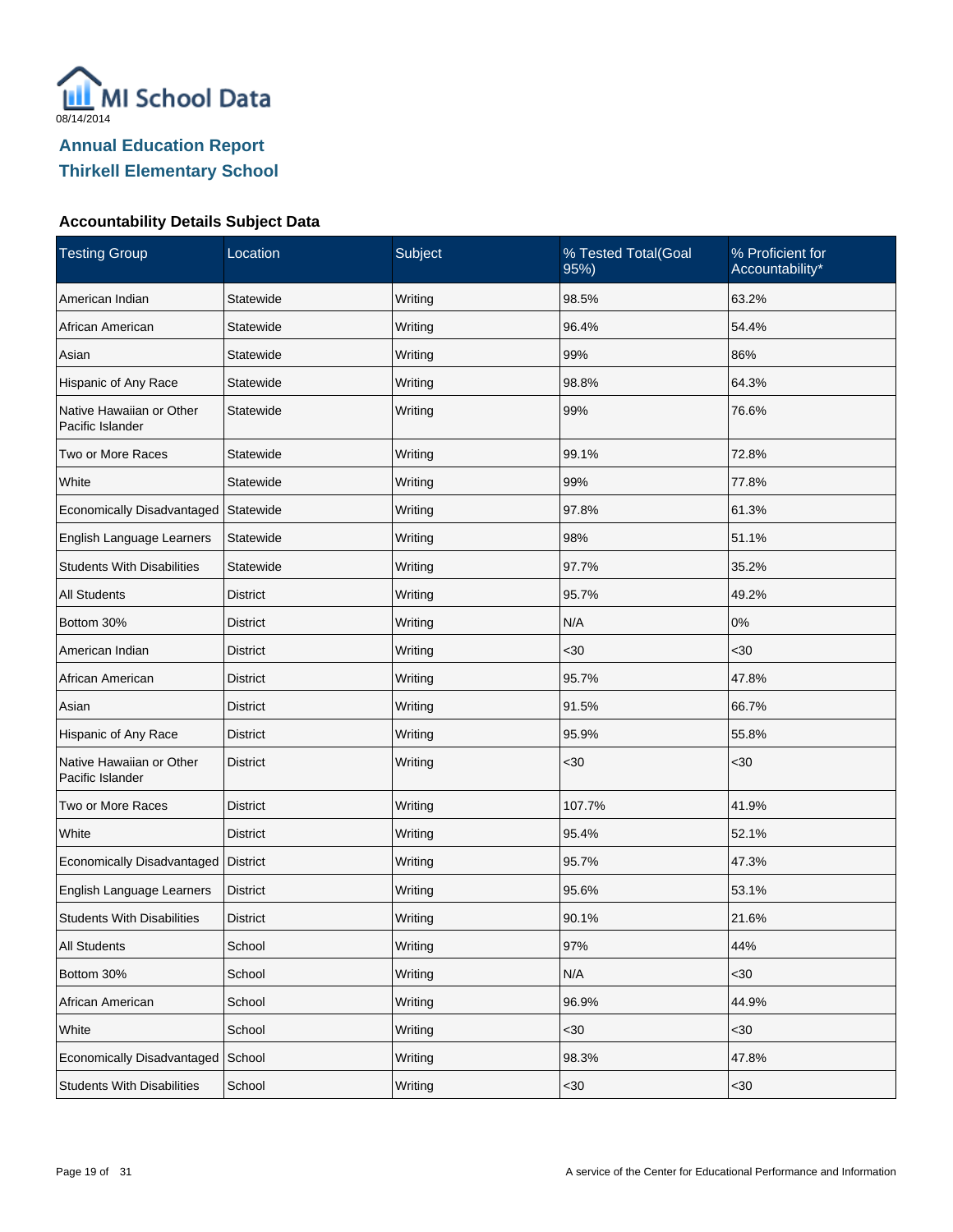

#### **Accountability Details Graduation Data**

| <b>Testing Group</b>                      | Location        | Accountability Scorecard Completion Rate<br>(High Schools only)<br>(Goal 80%) |
|-------------------------------------------|-----------------|-------------------------------------------------------------------------------|
| <b>All Students</b>                       | Statewide       | 77%                                                                           |
| American Indian                           | Statewide       | 64.1%                                                                         |
| African American                          | Statewide       | 60.5%                                                                         |
| Asian                                     | Statewide       | 87.9%                                                                         |
| Hispanic of Any Race                      | Statewide       | 67.3%                                                                         |
| Migrant                                   | Statewide       | 70.5%                                                                         |
| Native Hawaiian or Other Pacific Islander | Statewide       | 69.2%                                                                         |
| Two or More Races                         | Statewide       | 73.9%                                                                         |
| White                                     | Statewide       | 82.1%                                                                         |
| Female                                    | Statewide       | 81.5%                                                                         |
| Male                                      | Statewide       | 72.7%                                                                         |
| Economically Disadvantaged                | Statewide       | 63.9%                                                                         |
| English Language Learners                 | Statewide       | 65.4%                                                                         |
| <b>Students With Disabilities</b>         | Statewide       | 53.6%                                                                         |
| <b>Homeless</b>                           | Statewide       | 54.2%                                                                         |
| <b>All Students</b>                       | <b>District</b> | 64.6%                                                                         |
| African American                          | <b>District</b> | 64.5%                                                                         |
| Asian                                     | <b>District</b> | 79.1%                                                                         |
| Hispanic of Any Race                      | <b>District</b> | 69.2%                                                                         |
| White                                     | <b>District</b> | 44.9%                                                                         |
| Economically Disadvantaged                | <b>District</b> | 63.7%                                                                         |
| English Language Learners                 | <b>District</b> | 71.5%                                                                         |
| <b>Students With Disabilities</b>         | <b>District</b> | 40.9%                                                                         |
| Bottom 30%                                | <b>District</b> | 86.1%                                                                         |

\* All data based on students enrolled for a full academic year.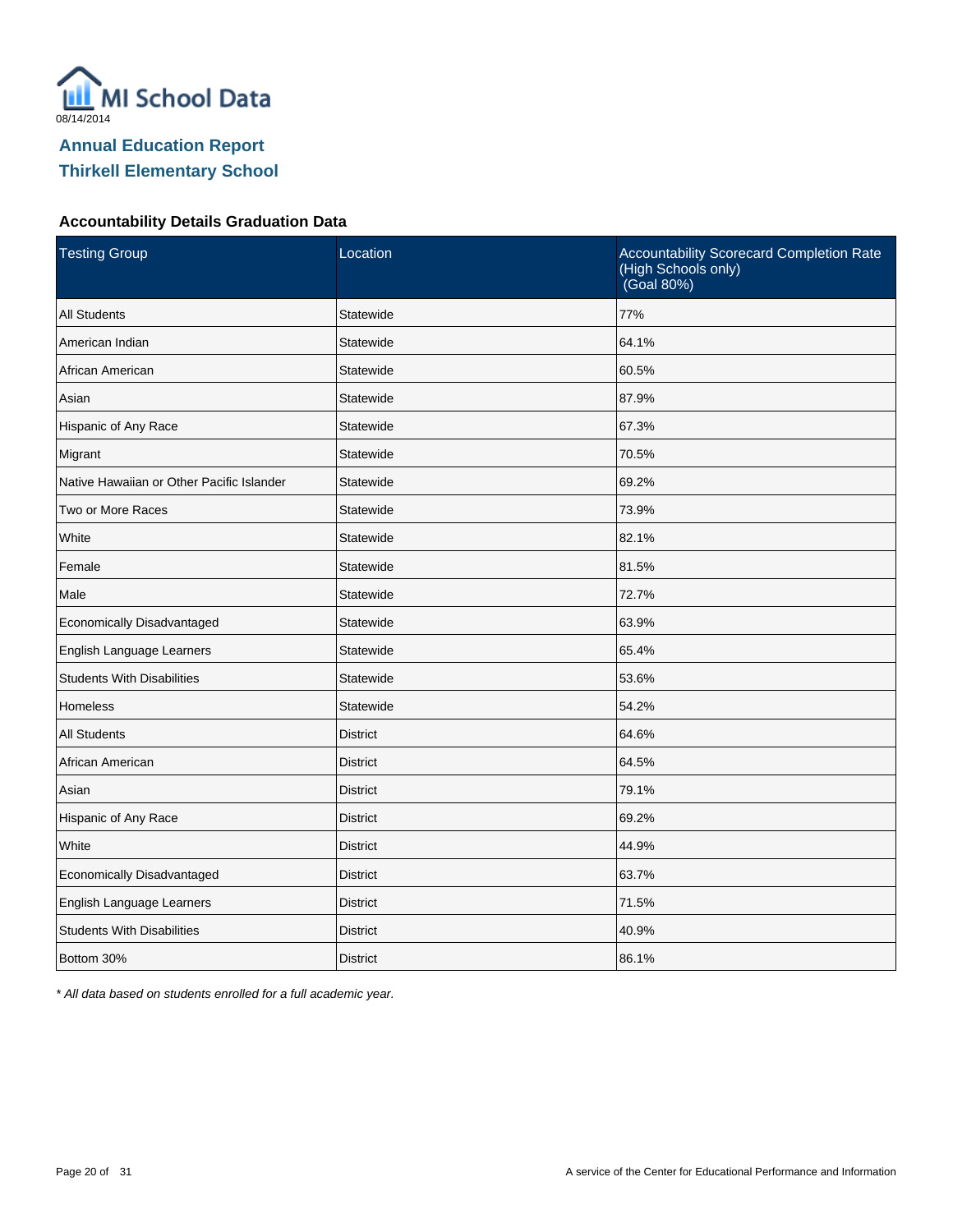

#### **Accountability Details Attendance Data**

| <b>Testing Group</b> | Location        | Attendance Rate<br>(Goal 90%) |
|----------------------|-----------------|-------------------------------|
| <b>All Students</b>  | Statewide       | 94.3%                         |
| All Students         | <b>District</b> | 86.8%                         |
| All Students         | School          | 86%                           |

\* All data based on students enrolled for a full academic year.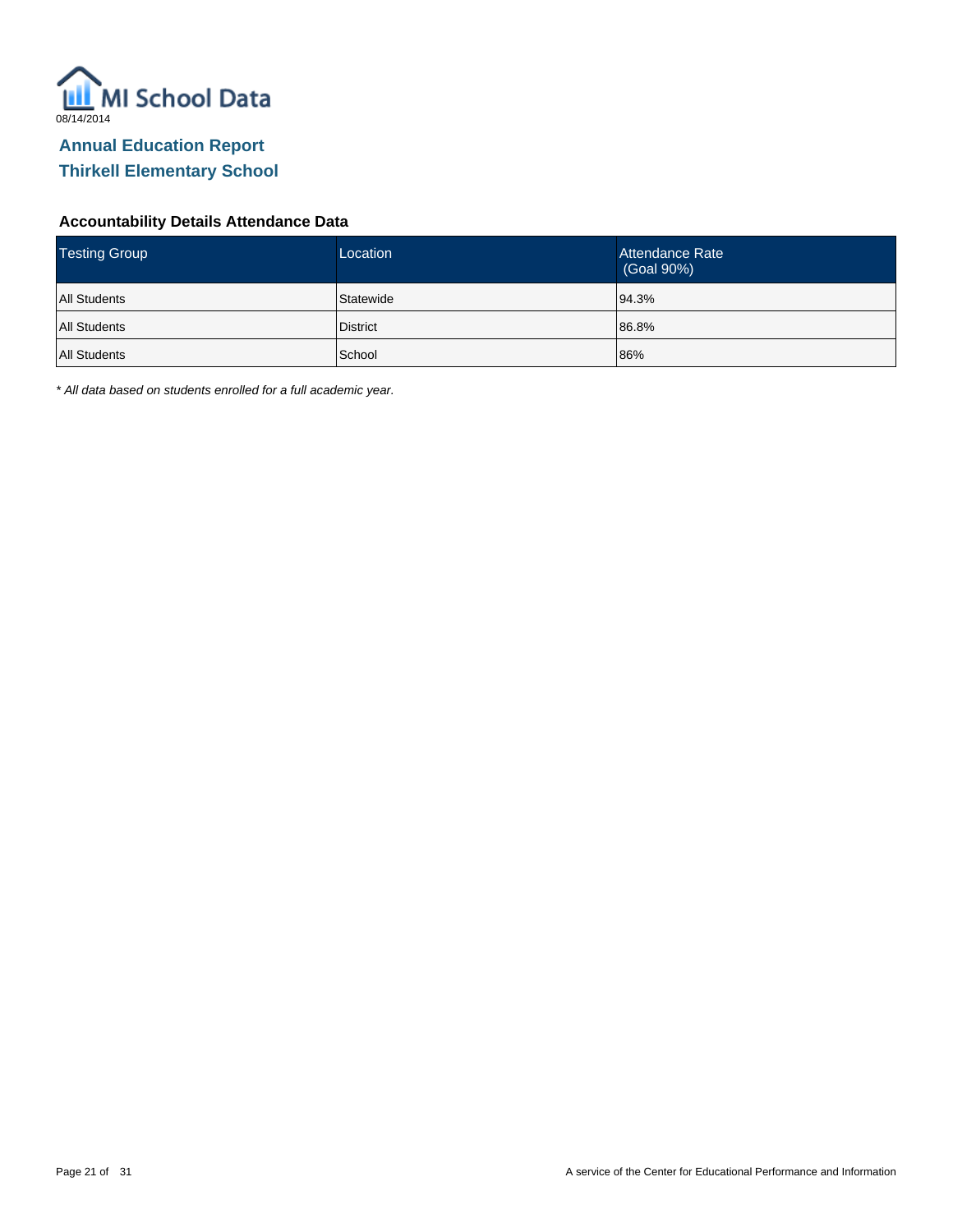

**Thirkell Elementary School**

#### **Accountability Status District Data**

| <b>District</b><br><b>Name</b> | Reading<br><b>Status</b> | Reading<br>Score <sup>1</sup> | Writina<br>Status | <b>Writing</b><br>Score | <b>Math Status</b> | Math Score | Science<br><b>Status</b> | Science<br>Score | Social<br><b>Studies</b><br><b>Status</b> | Social<br><b>Studies</b><br>Score | Overall<br><b>Status</b> | Overall<br>Score |
|--------------------------------|--------------------------|-------------------------------|-------------------|-------------------------|--------------------|------------|--------------------------|------------------|-------------------------------------------|-----------------------------------|--------------------------|------------------|
|--------------------------------|--------------------------|-------------------------------|-------------------|-------------------------|--------------------|------------|--------------------------|------------------|-------------------------------------------|-----------------------------------|--------------------------|------------------|

No Data to Display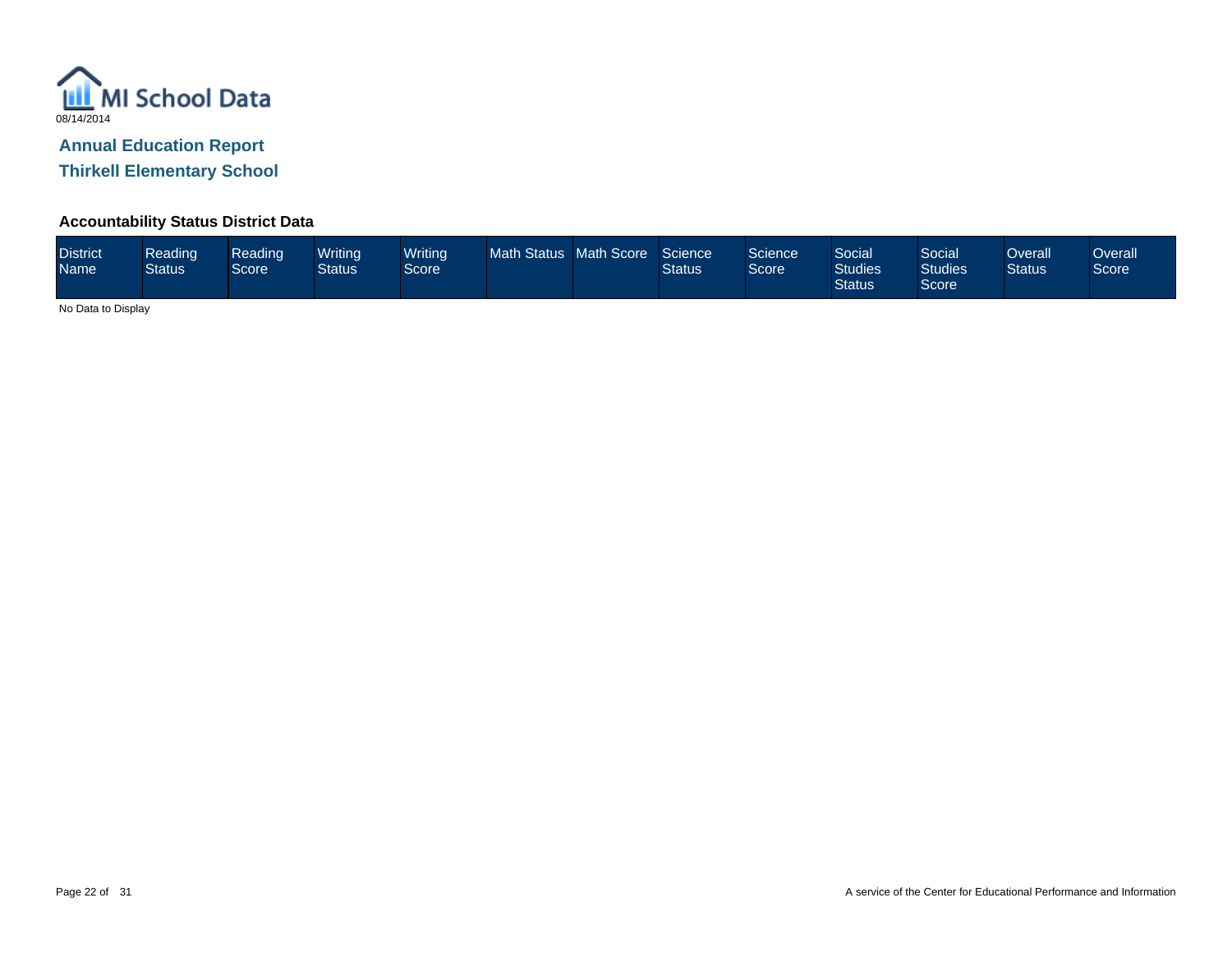

**Thirkell Elementary School**

#### **Accountability Status School Data**

| <b>District</b><br>Name <sup>1</sup>          | School<br>Name              | <b>Title 1</b><br><b>Status</b> | Reading<br><b>Status</b> | Reading<br>Score | Writing<br><b>Status</b> | Writing<br>Score | Math<br><b>Status</b> | <b>Math</b><br>Score | Science<br><b>Status</b> | Science<br>Score | Social<br><b>Studies</b><br><b>Status</b> | Social<br><b>Studies</b><br>Score | Overall<br><b>Status</b> | Overall<br>Score |
|-----------------------------------------------|-----------------------------|---------------------------------|--------------------------|------------------|--------------------------|------------------|-----------------------|----------------------|--------------------------|------------------|-------------------------------------------|-----------------------------------|--------------------------|------------------|
| Detroit City   Thirkell<br>School<br>District | Elementary School<br>School | Priority                        | <sup>'</sup> Green       |                  | Green                    | <u>הו</u>        | Green                 | 2                    | Green                    |                  | Green                                     |                                   | Red                      | 34               |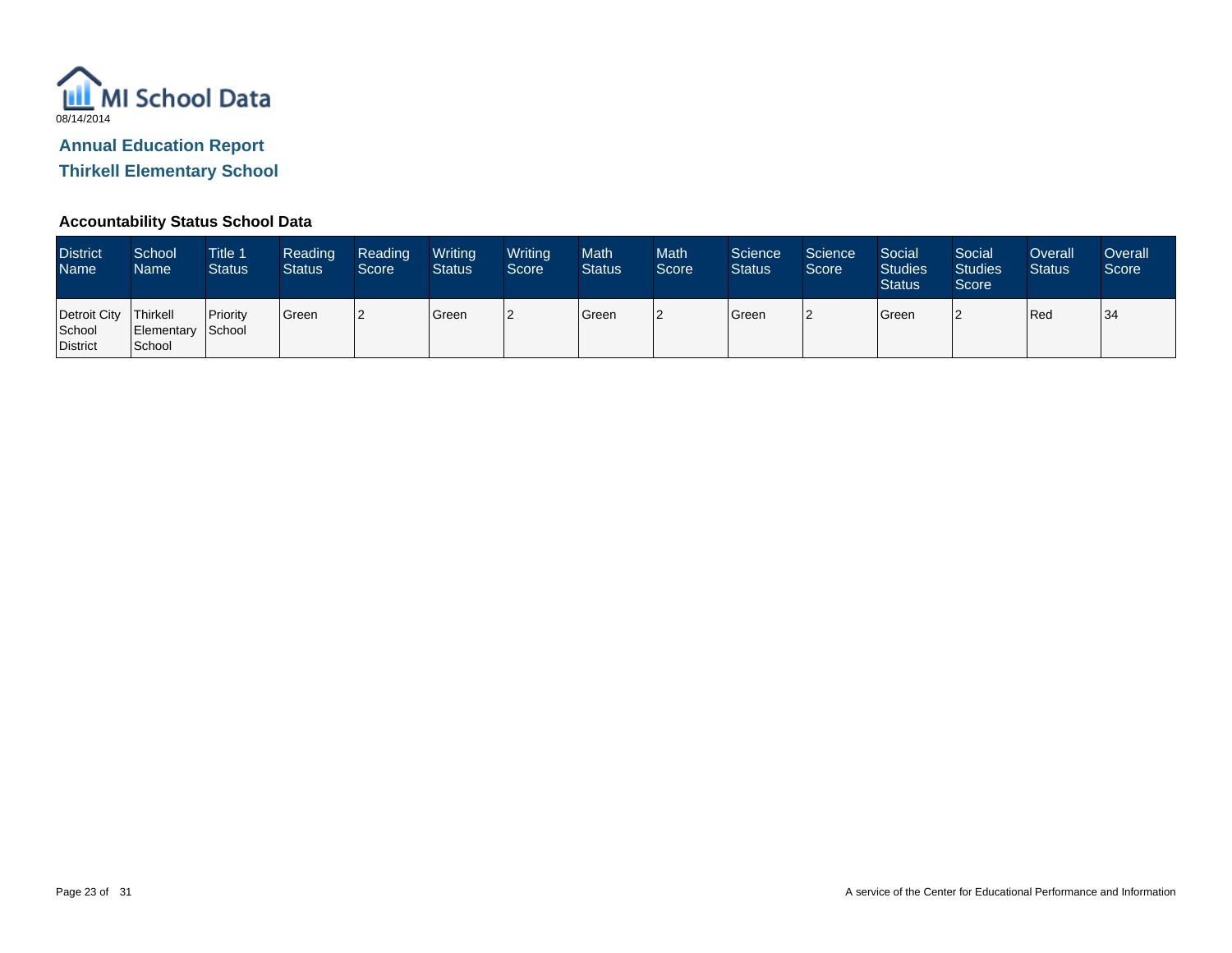

#### **Teacher Quality - Qualification**

|                                                                                                             | Other | B.A. | MA. | P.H.D. |
|-------------------------------------------------------------------------------------------------------------|-------|------|-----|--------|
| Professional Qualifications of 0<br>All Public Elementary and<br>Secondary School Teachers<br>in the School |       | O    | 22  |        |

Professional Qualifications are defined by the State and may include information such as the degrees of public school teachers (e.g., percentage of teachers with Bachelors Degrees or Masters Degrees) or the percentage of fully certified teachers

#### **Teacher Quality - Class**

|                                                                                                                              | School Aggregate | <b>High-Poverty Schools</b> | <b>Low-Poverty Schools</b> |
|------------------------------------------------------------------------------------------------------------------------------|------------------|-----------------------------|----------------------------|
| Percentage of Core Academic<br>Subject Elementary and Secondary<br>School Classes not Taught by Highly<br>Qualified Teachers | $0.0\%$          | $0.0\%$                     | $10.0\%$                   |

#### **Teacher Quality - Provisional**

|                                                                                                             | <b>Certification Percent</b> |
|-------------------------------------------------------------------------------------------------------------|------------------------------|
| Percentage of Public Elementary and Secondary School Teachers in the<br>School with Emergency Certification | 10%                          |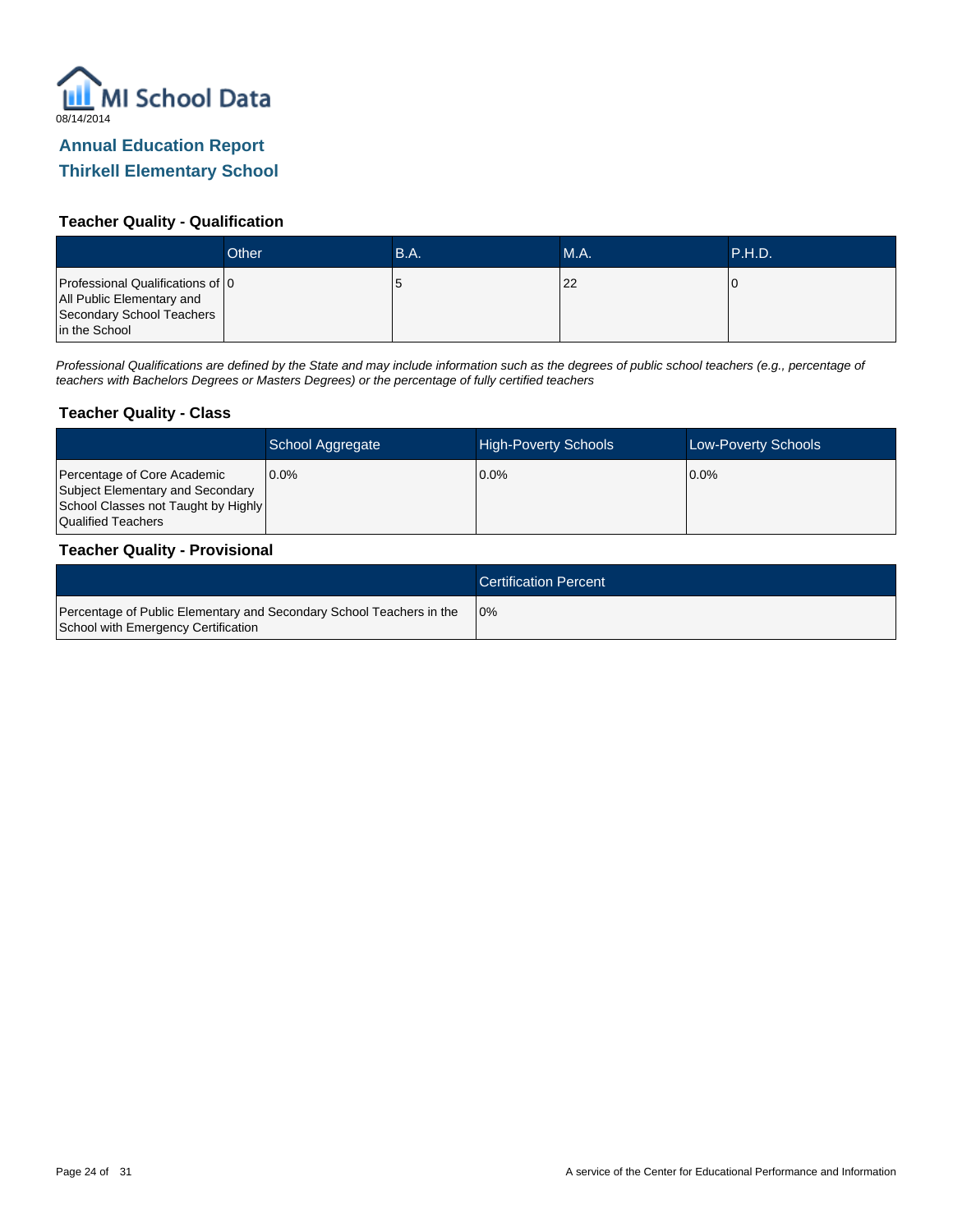

#### **NAEP Grade 4 Math**

|                                                                                                                                             | <b>Percent of Students</b>                               | Percent below Basic             | <b>Percent Basic</b>                 | <b>Percent Proficient</b>                    | Percent Advanced                 |
|---------------------------------------------------------------------------------------------------------------------------------------------|----------------------------------------------------------|---------------------------------|--------------------------------------|----------------------------------------------|----------------------------------|
| <b>All Students</b>                                                                                                                         | 100                                                      | 23                              | 40                                   | 30                                           | $\overline{7}$                   |
| Male<br>Female                                                                                                                              | 52<br>48                                                 | 24<br>23                        | 38<br>41                             | 31<br>30                                     | 6                                |
| National Lunch<br>Program Eligibility<br>Eligible<br>Not Eligible<br>Info not available                                                     | 54<br>46<br>$\ddagger$                                   | 35<br>9<br>ŧ                    | 45<br>34<br>ŧ                        | 18<br>45<br>$\ddagger$                       | 2<br>12<br>$\ddagger$            |
| Race/Ethnicity<br>White<br><b>Black</b><br>Hispanic<br>Asian<br>American Indian<br>Native Hawaiian/Pacific<br>Islander<br>Two or More Races | 66<br>19<br>9<br>11<br>ŧ<br>$\ddagger$<br>$\overline{2}$ | 14<br>53<br>36<br>11<br>ŧ<br>16 | 41<br>37<br>42<br>35<br>ŧ<br>ŧ<br>50 | 38<br>9<br>18<br>24<br>ŧ<br>$\ddagger$<br>24 | 4<br>30<br>ŧ<br>$\ddagger$<br>10 |
| Student classified as<br>having a disability<br><b>SD</b><br>Not SD                                                                         | 12<br>88                                                 | 50<br>20                        | 34<br>40                             | 15<br>33                                     |                                  |
| Student is an English<br>Language Learner<br><b>ELL</b><br>Not ELL                                                                          | 8<br>92                                                  | 21<br>21                        | 40<br>40                             | 32<br>32                                     |                                  |

‡ Reporting Standards not met. Note: Observed differences are not necessarily statistically significant. Detail may not sum to total because of rounding. SOURCE: U.S. Department of Education. Institute for Education Sciences. National Center for Education Statistics. National Assessment Program (NAEP) 2013 Mathematics Achievement.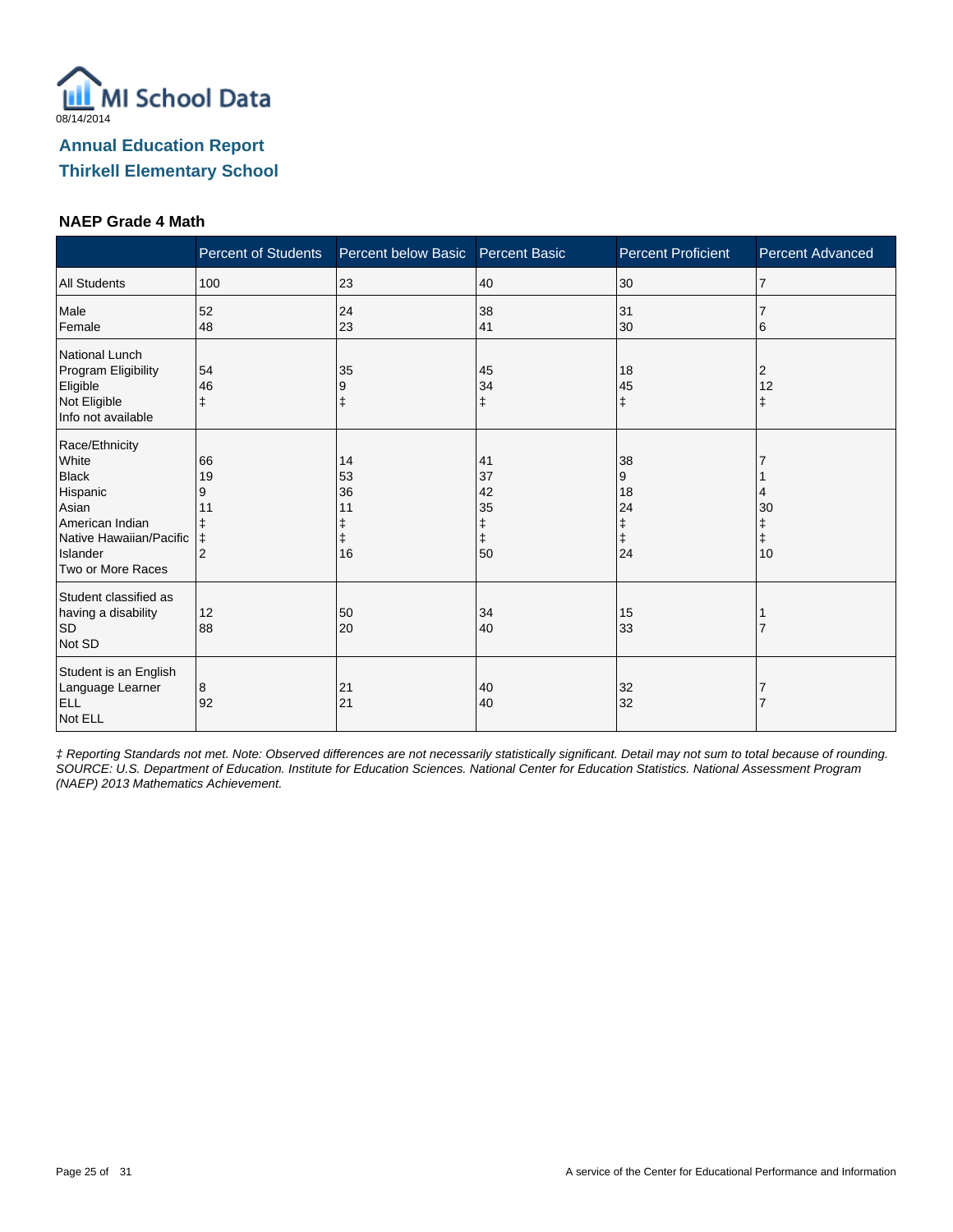

#### **NAEP Grade 8 Math**

|                                                                                                                                             | <b>Percent of Students</b>           | Percent below Basic       | <b>Percent Basic</b>                | <b>Percent Proficient</b>                           | <b>Percent Advanced</b> |
|---------------------------------------------------------------------------------------------------------------------------------------------|--------------------------------------|---------------------------|-------------------------------------|-----------------------------------------------------|-------------------------|
| <b>All Students</b>                                                                                                                         | 100                                  | 30                        | 40                                  | 23                                                  | $\overline{7}$          |
| Male<br>Female                                                                                                                              | 52<br>48                             | 31<br>28                  | 38<br>42                            | 23<br>24                                            | 8<br>6                  |
| National Lunch<br>Program Eligibility<br>Eligible<br>Not Eligible<br>Info not available                                                     | 46<br>54<br>$\Omega$                 | 46<br>16<br>0             | 38<br>42<br>0                       | 14<br>32<br>$\Omega$                                | 2<br>10<br>0            |
| Race/Ethnicity<br>White<br><b>Black</b><br>Hispanic<br>Asian<br>American Indian<br>Native Hawaiian/Pacific<br>Islander<br>Two or More Races | 72<br>16<br>6<br>3<br>$\overline{2}$ | 21<br>64<br>51<br>12<br>0 | 43<br>29<br>35<br>28<br>0<br>0<br>0 | 29<br>6<br>13<br>30<br>$\Omega$<br>0<br>$\mathbf 0$ | 30                      |
| Student classified as<br>having a disability<br><b>SD</b><br>Not SD                                                                         | 12<br>88                             | 50<br>20                  | 34<br>40                            | 14<br>33                                            | 2                       |
| Student is an English<br>Language Learner<br><b>ELL</b><br>Not ELL                                                                          | 3<br>97                              | 74<br>28                  | 24<br>41                            | 2<br>24                                             |                         |

‡ Reporting Standards not met. NOTE: Observed differences are not necessarily statistically significant. Detail may not sum to total because of rounding. SOURCE: U.S. Department of Education. Institute for Education Sciences. National Center for Education Statistics. National Assessment Program (NAEP) 2013 Mathematics Achievement.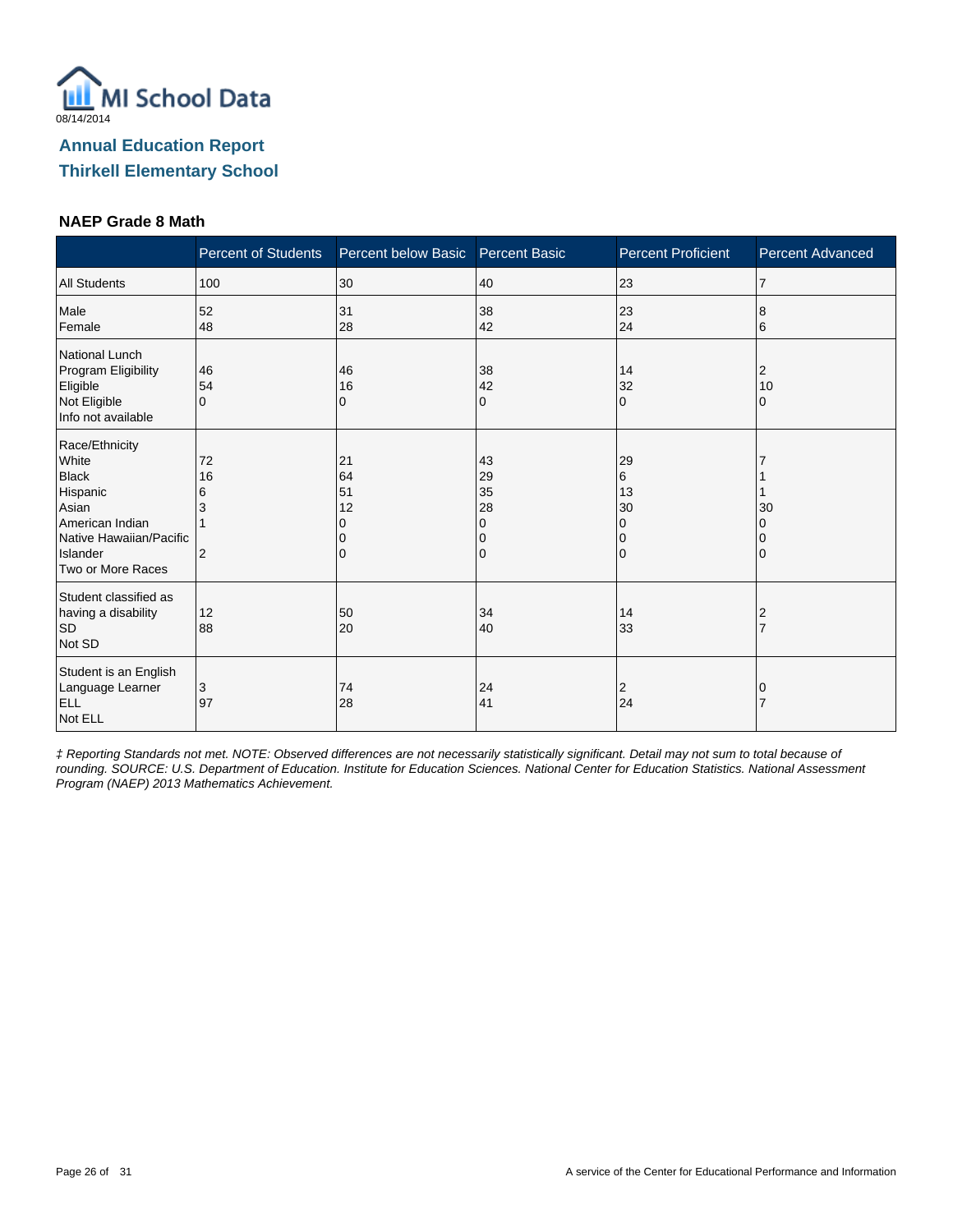

#### **NAEP Grade 12 Math**

|                                                                                                                                             | <b>Percent of Students</b> | Percent below Basic            | <b>Percent Basic</b>                | <b>Percent Proficient</b>                    | <b>Percent Advanced</b> |
|---------------------------------------------------------------------------------------------------------------------------------------------|----------------------------|--------------------------------|-------------------------------------|----------------------------------------------|-------------------------|
| <b>All Students</b>                                                                                                                         | 100                        | 34                             | 41                                  | 23                                           | 2                       |
| Male<br>Female                                                                                                                              | 51<br>49                   | 32<br>35                       | 41<br>42                            | 26<br>22                                     |                         |
| <b>National Lunch</b><br>Program Eligibility<br>Eligible<br>Not Eligible<br>Info not available                                              | 35<br>64<br>$\Omega$       | 54<br>22<br>$\mathbf 0$        | 37<br>44<br>0                       | 9<br>32<br>$\mathbf 0$                       | 2<br>$\Omega$           |
| Race/Ethnicity<br>White<br><b>Black</b><br>Hispanic<br>Asian<br>American Indian<br>Native Hawaiian/Pacific<br>Islander<br>Two or More Races | 76<br>14<br>5<br>ı٥        | 26<br>68<br>58<br>26<br>O<br>0 | 42<br>27<br>33<br>32<br>0<br>0<br>0 | 30<br>5<br>9<br>35<br>0<br>0<br>$\mathbf{0}$ | 2<br>∩                  |
| Student classified as<br>having a disability<br><b>SD</b><br>Not SD                                                                         | 9<br>91                    | 78<br>30                       | 19<br>43                            | 3<br>25                                      | 0<br>$\overline{2}$     |
| Student is an English<br>Language Learner<br><b>ELL</b><br>Not ELL                                                                          | 2<br>98                    | 0<br>33                        | 0<br>41                             | $\mathbf 0$<br>24                            | 0<br>$\overline{2}$     |

‡ Reporting Standards not met. NOTE: Observed differences are not necessarily statistically significant. Detail may not sum to total because of rounding. SOURCE: U.S. Department of Education. Institute for Education Sciences. National Center for Education Statistics. National Assessment Program (NAEP) 2013 Mathematics Achievement.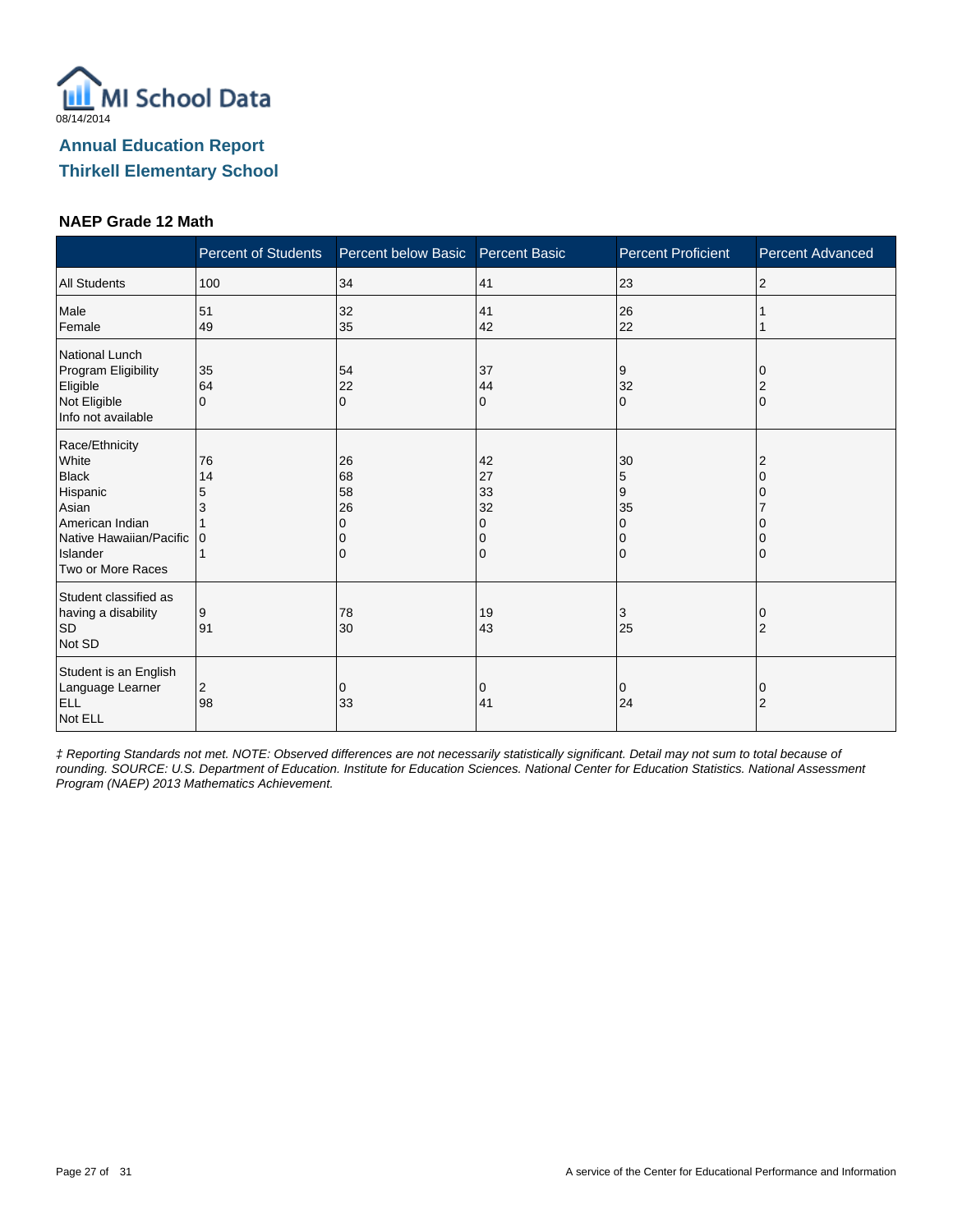

#### **NAEP Grade 4 Reading**

|                                                                                                                                             | <b>Percent of Students</b>          | Percent below Basic            | <b>Percent Basic</b>                | <b>Percent Proficient</b>                                   | <b>Percent Advanced</b> |
|---------------------------------------------------------------------------------------------------------------------------------------------|-------------------------------------|--------------------------------|-------------------------------------|-------------------------------------------------------------|-------------------------|
| <b>All Students</b>                                                                                                                         | 100                                 | 36                             | 33                                  | 25                                                          | 6                       |
| Male<br>Female                                                                                                                              | 50<br>50                            | 31<br>20                       | 37<br>37                            | 28<br>37                                                    | 4<br>6                  |
| National Lunch<br>Program Eligibility<br>Eligible<br>Not Eligible<br>Info not available                                                     | 35<br>64<br>$\Omega$                | 37<br>19<br>0                  | 39<br>36<br>0                       | 22<br>38<br>$\mathbf 0$                                     |                         |
| Race/Ethnicity<br>White<br><b>Black</b><br>Hispanic<br>Asian<br>American Indian<br>Native Hawaiian/Pacific<br>Islander<br>Two or More Races | 66<br>18<br>9<br>3<br>$\Omega$<br>0 | 28<br>61<br>47<br>23<br>O<br>0 | 35<br>27<br>32<br>32<br>0<br>0<br>0 | 29<br>11<br>18<br>32<br>$\Omega$<br>$\Omega$<br>$\mathbf 0$ | 8<br>3<br>13            |
| Student classified as<br>having a disability<br><b>SD</b><br>Not SD                                                                         | $\overline{7}$<br>93                | 66<br>23                       | 25<br>32                            | 9<br>34                                                     | O<br>5                  |
| Student is an English<br>Language Learner<br><b>ELL</b><br>Not ELL                                                                          | 2<br>98                             | 0<br>25                        | 0<br>37                             | 0<br>33                                                     | 0<br>5                  |

# Rounds to zero

‡ Reporting Standards not met. NOTE: Observed differences are not necessarily statistically significant. Detail may not sum to total because of rounding. SOURCE: U.S. Department of Education, Institute of Education Sciences, National Center for Education Statistics, National Assessment of Educational Progress (NAEP), 2013 Reading Assessment.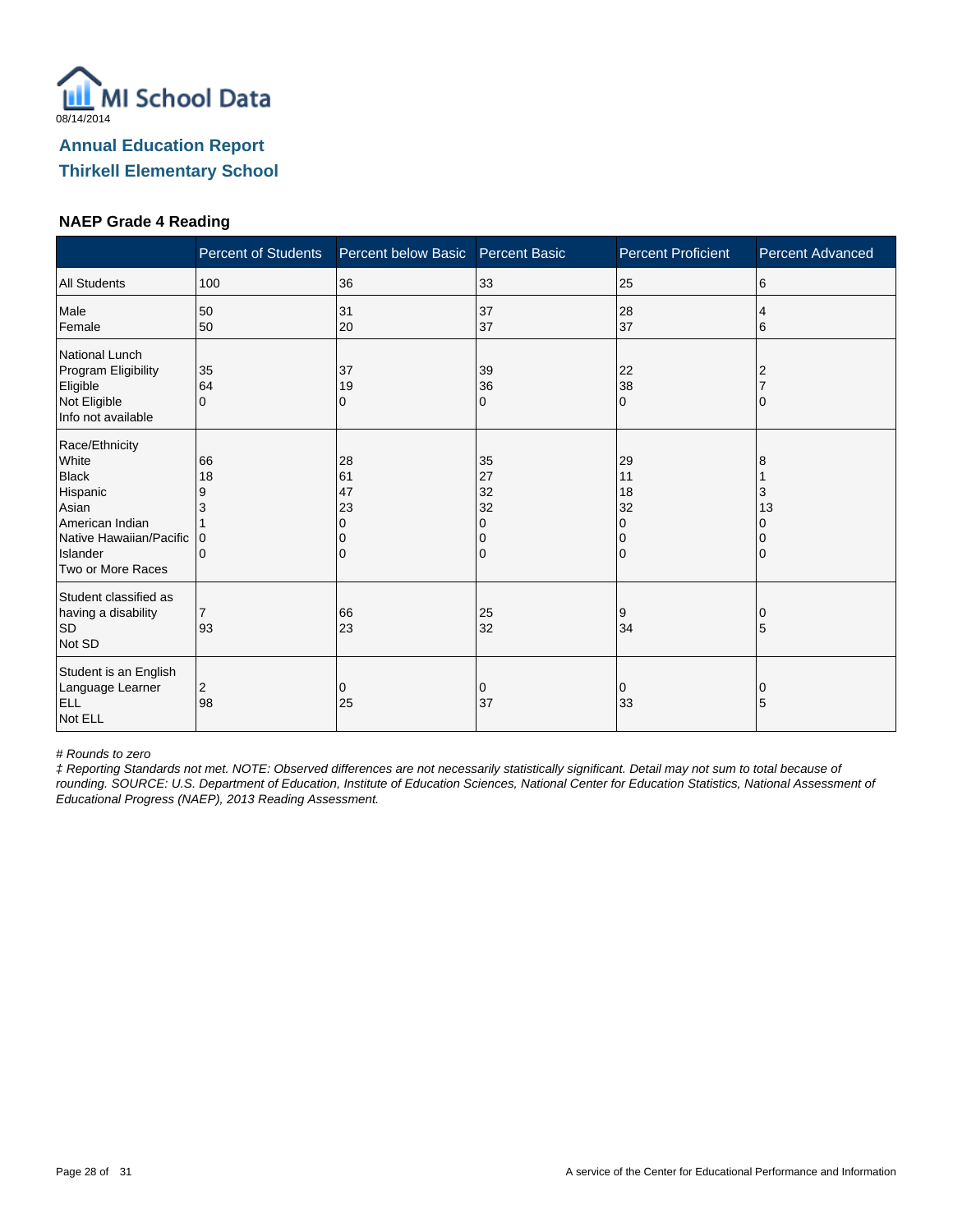

#### **NAEP Grade 8 Reading**

|                                                                                                                                             | <b>Percent of Students</b>          | Percent below Basic            | <b>Percent Basic</b>                | <b>Percent Proficient</b>                     | <b>Percent Advanced</b> |
|---------------------------------------------------------------------------------------------------------------------------------------------|-------------------------------------|--------------------------------|-------------------------------------|-----------------------------------------------|-------------------------|
| <b>All Students</b>                                                                                                                         | 100                                 | 23                             | 44                                  | 30                                            | 3                       |
| Male<br>Female                                                                                                                              | 52<br>48                            | 26<br>19                       | 47<br>42                            | 25<br>35                                      | 2<br>4                  |
| National Lunch<br>Program Eligibility<br>Eligible<br>Not Eligible<br>Info not available                                                     | 46<br>54<br>$\Omega$                | 34<br>13<br>0                  | 47<br>42<br>0                       | 18<br>40<br>$\Omega$                          | O                       |
| Race/Ethnicity<br>White<br><b>Black</b><br>Hispanic<br>Asian<br>American Indian<br>Native Hawaiian/Pacific<br>Islander<br>Two or More Races | 72<br>15<br>6<br>3<br>$\Omega$<br>2 | 17<br>46<br>31<br>17<br>O<br>0 | 46<br>42<br>47<br>30<br>0<br>0<br>0 | 34<br>11<br>20<br>39<br>0<br>0<br>$\mathbf 0$ | 3<br>2<br>14            |
| Student classified as<br>having a disability<br><b>SD</b><br>Not SD                                                                         | 10<br>90                            | 59<br>19                       | 34<br>45                            | $\overline{7}$<br>33                          | 3                       |
| Student is an English<br>Language Learner<br><b>ELL</b><br>Not ELL                                                                          | 8<br>92                             | 61<br>34                       | 30<br>34                            | 8<br>25                                       |                         |

# Rounds to zero

‡ Reporting Standards not met. NOTE: Observed differences are not necessarily statistically significant. Detail may not sum to total because of rounding. SOURCE: U.S. Department of Education, Institute of Education Sciences, National Center for Education Statistics, National Assessment of Educational Progress (NAEP), 2013 Reading Assessment.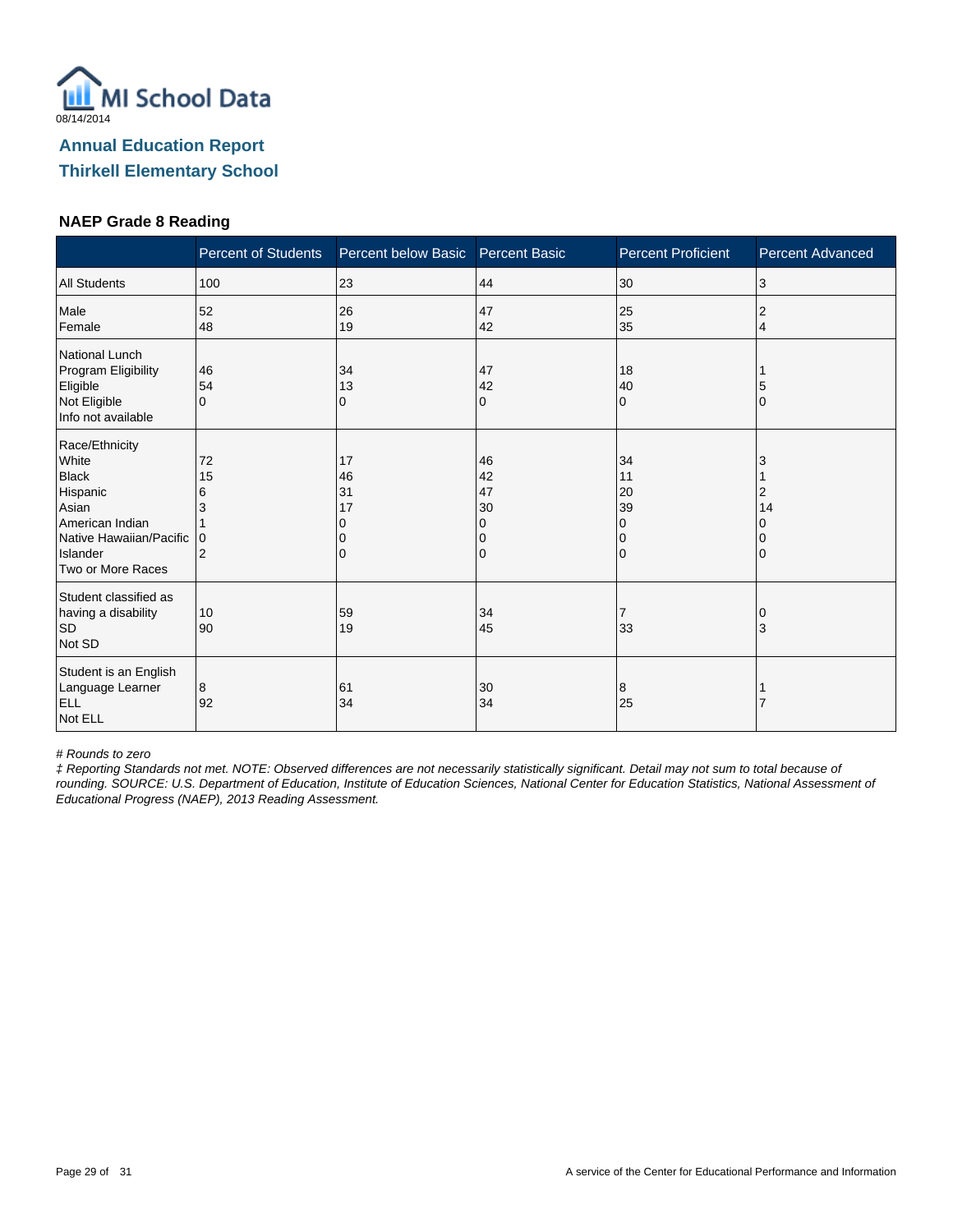

#### **NAEP Grade 12 Reading**

|                                                                                                                                             | <b>Percent of Students</b>          | Percent below Basic       | <b>Percent Basic</b>                | <b>Percent Proficient</b>                                       | <b>Percent Advanced</b> |
|---------------------------------------------------------------------------------------------------------------------------------------------|-------------------------------------|---------------------------|-------------------------------------|-----------------------------------------------------------------|-------------------------|
| <b>All Students</b>                                                                                                                         | 100                                 | 26                        | 5                                   | 27                                                              | 5                       |
| Male<br>Female                                                                                                                              | 50<br>50                            | 31<br>20                  | 37<br>37                            | 28<br>37                                                        | 4<br>6                  |
| National Lunch<br>Program Eligibility<br>Eligible<br>Not Eligible<br>Info not available                                                     | 35<br>64                            | 37<br>19<br>0             | 39<br>36<br>0                       | 22<br>38<br>$\Omega$                                            |                         |
| Race/Ethnicity<br>White<br><b>Black</b><br>Hispanic<br>Asian<br>American Indian<br>Native Hawaiian/Pacific<br>Islander<br>Two or More Races | 76<br>14<br>5<br>3<br>$\Omega$<br>0 | 20<br>52<br>34<br>21<br>0 | 38<br>36<br>44<br>26<br>0<br>0<br>0 | 36<br>12<br>21<br>41<br><sup>0</sup><br>$\Omega$<br>$\mathbf 0$ | 6<br>12                 |
| Student classified as<br>having a disability<br><b>SD</b><br>Not SD                                                                         | $\overline{7}$<br>93                | 66<br>23                  | 25<br>38                            | 8<br>34                                                         | 5                       |
| Student is an English<br>Language Learner<br><b>ELL</b><br>Not ELL                                                                          | 2<br>98                             | 0<br>25                   | 0<br>37                             | 0<br>33                                                         | 0<br>5                  |

# Rounds to zero

‡ Reporting Standards not met. NOTE: Observed differences are not necessarily statistically significant. Detail may not sum to total because of rounding. SOURCE: U.S. Department of Education, Institute of Education Sciences, National Center for Education Statistics, National Assessment of Educational Progress (NAEP), 2013 Reading Assessment.